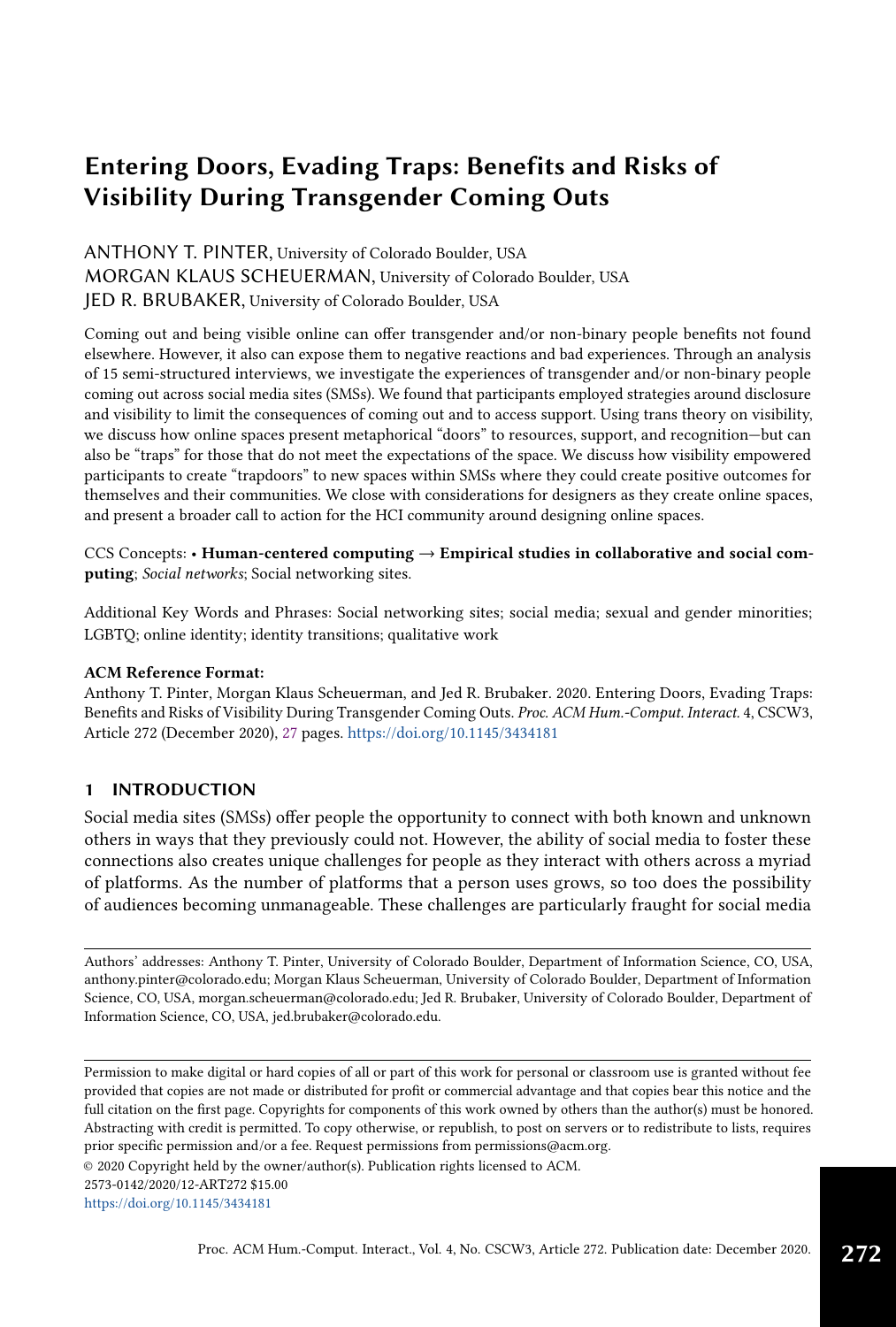users who are part of marginalized groups, such as transgender and/or non-binary people,<sup>[1](#page-1-0)</sup> who may bear specific concerns related to their identities.

Trans people often turn to online spaces to find social support or community that might otherwise be unavailable to them in their offline lives [\[10,](#page-24-0) [44\]](#page-25-0). Finding this support may be difficult for trans people due to concerns about being outed, potential emotional and physical dangers at home, and concerns about harassment online. Furthermore, trans individuals are known to experience life transitions, such as coming out and being visible, far differently than their cisgender peers — impacting how they use social media. The opportunity to find supportive communities online is beneficial in mitigating some of these concerns but comes bundled with risks associated with unknown audiences or context collapse [\[45,](#page-25-1) [60\]](#page-26-1). Where context collapse for the average person might result in an easily resolved misunderstanding, context collapse for a trans person online might result in an inadvertent outing that leads to stigmatizing reactions that can bleed into the offline world and even result in physical harm to the individual [\[56\]](#page-26-2).

Based on an analysis of semi-structured interviews with 15 trans people who use social media, we identify practices around audience curation, experiences with coming out and being visible, and seeking support. Building on, and also in contrast, with prior work that has focused on trans experiences of disclosure online [\[28,](#page-25-2) [30\]](#page-25-3), we approach these experiences through the lens of visibility. While disclosure and visibility are interconnected, we use visibility to broaden our focus beyond disclosure to consider relationships with audiences, often across longer periods of time than a single instance of disclosure. Additionally, visibility invites us to consider the role of resources, from online communities to possible peers, that inform people's choices and their own willingness to be resources to others.

In this paper, we present utilize the conceptual lens of doors, traps, and trapdoors adapted from the work of transgender theorists Gossett, Stanley, and Burton [\[25\]](#page-24-1) as a way to interpret individuals' decision-making around visibility in online spaces. Using Gossett et al.'s lens allows us to see our participants' experiences in terms of finding "doors" to new spaces that might offer the opportunity to find support and resources, at the risk of falling into "traps" that ultimately result in negative experiences. Yet, there is the possibility of "trapdoors" — features and practices through which people might evade traps and find pathways to spaces that might be more welcoming. We use this lens to investigate how trans people make use of their social media ecologies, a nascent framework for studying social media use across multiple platforms, as they come out online.

We utilize this conceptual lens to pose design recommendations for fostering the creation of trapdoors in social media sites and demonstrates the lens's applicability to social computing work focused on identity disclosure and visibility online. We close with a broader call to action for the social computing community to focus not only on preventing negative experiences but also on building tools that allow individuals to work through negative experiences they might have online.

#### 2 DOORS, TRAPS, AND TRAPDOORS

Social media systems are predicated on connections — to users, posts, and groups, to name a few. However, the acts of friending, joining, and liking come with the reciprocal action of being friended, added as a group member, and listed as someone who responded to a post. These actions create audiences to whom users are made visible, drawing attention to a user's information, posts, and pictures from the past and in the future. In many cases, visibility is useful. It provides opportunities to find community, to share and receive information, and to simply pass the time. However, for

<span id="page-1-0"></span> $^1\rm{We}$  adopt Meyerowitz's [\[48\]](#page-25-4) definition of transgender as an umbrella term for those who do not identify with the gender they were assigned at birth. We use "trans" for the remainder of this paper to denote binary transgender, non-binary, and gender non-conforming identities.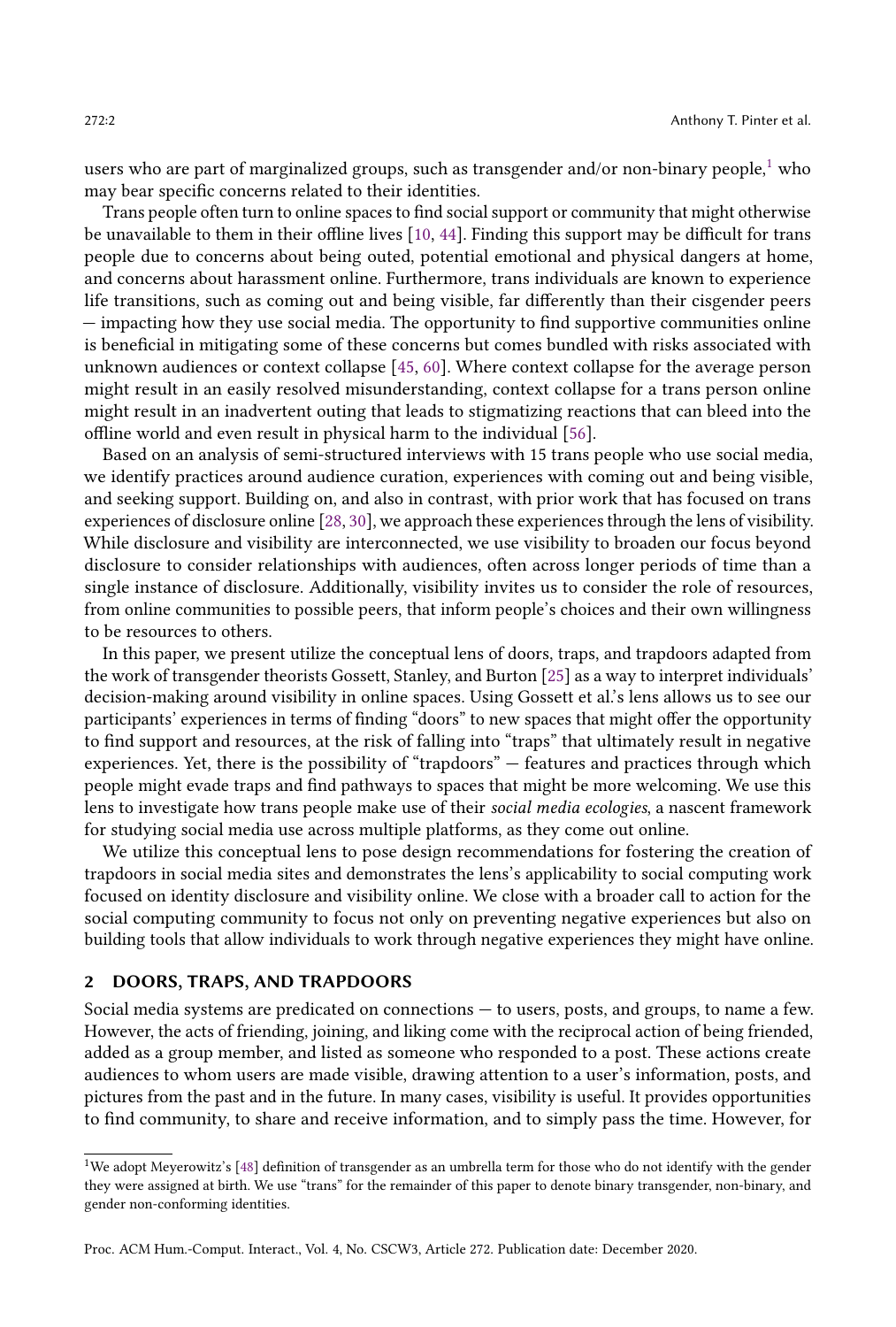people with marginalized social identities, visibility can cause issues in both online and offline spaces.

Transgender theorists Gossett, Stanley, and Burton have wrestled with the tensions trans visibility can cause, arguing that we live in a time of simultaneous trans visibility and trans violence [\[25\]](#page-24-1). On one hand, the visibility of trans people through the production, presentation, and circulation of visual media and culture brings with it cultural recognition and representation. On the other, the theorists argue that the production of transness is bounded by the racial capitalist systems that privilege whiteness at the expense of those of low-income or of color — the people who are in actuality at the forefront of creating this visibility. In presenting this dichotomy, Gossett et al. argue that the stark contrast between visibility and violence traps trans people into models of representation that do not offer them adequate support or protection. To be white and trans is to be more accepted and protected as acceptable or within norms; to be anything else is unacceptable, even when the very nature of transness is being produced by so many who are not white or affluent. Gossett et al. refer to this as the *trap of the visual*: " it [visibility] offers—or, more accurately, it is frequently offered to us as—the primary path through which trans people might have access to livable lives" [\[25\]](#page-24-1). For example, while in 2014 Katy Steinmetz's TIME article hailed the "transgender tipping point" as the moment in which trans people were becoming more visible and accepted in American society [\[58\]](#page-26-3), in 2020 at least 27 trans or gender non-conforming people have lost their lives (many of whom were Black transgender women)<sup>[2](#page-2-0)</sup>.

The stark reality of visibility privileging some at the expense of others leads Gossett et al. to argue that trans visibility can be understood as "doors" and "traps" [\[25\]](#page-24-1). Doors act as "...entrances to visibility, to resources, to recognition, and to understanding" [\[25\]](#page-24-1). Doors are moments where what or who was previously invisible, or at the margins, becomes centered in our cultural consciousness. "Yet... these doors," they continue, "are almost always also 'traps' — accommodating trans bodies, histories, and culture only insofar as they can be forced to hew to hegemonic modalities" [\[25\]](#page-24-1). For Gossett et al., visibility results from evolving norms about what identities are acceptable, which in turn leads to access to resources and recognition previously unattainable. Yet, visibility and acceptance are never universally inclusive; for every individual whose identity becomes part of the normative as a result of these shifts, there are others whose identities are still considered non-normative. As a result, these shifts in attitudes do not benefit all individuals. Instead, they specifically benefit those who fall within the newly-normative spectrum of identities, pushing all others to the margins.

Gossett et al. note that visibility can be good, so long as there is an understanding of the "trap" that comes along with it. Doors can be useful to move us forward as a society, but all doors are concurrent traps for certain people because they do not fit with the norm created by the door. For example, the "trap" of trans visibility is being expected to conform to society's expectation of what a trans person "looks like" and what the experience of interacting with a trans person "feels like." For many trans people of color, this door of trans visibility is a trap. They might situationally be able to access the resources, recognition, and understanding that come with visibility, but they might also be forced to deal with stigma when they do not conform to that new normative expectation that trans people are white and socioeconomically privileged.

Traps of visibility are not new, nor are they restricted to only this moment in time. For example, during the queer rights movement that sprung up in the wake of the Stonewall Riots of 1969, subcommunities of poor, non-white, trans people were pushed to the fringes of the movement because they did not conform to the societal expectation of what "queer" should be — white, cisgender, and

<span id="page-2-0"></span> $^2$ https://www.hrc.org/resources/violence-against-the-trans-and-gender-non-conforming-community-in-2020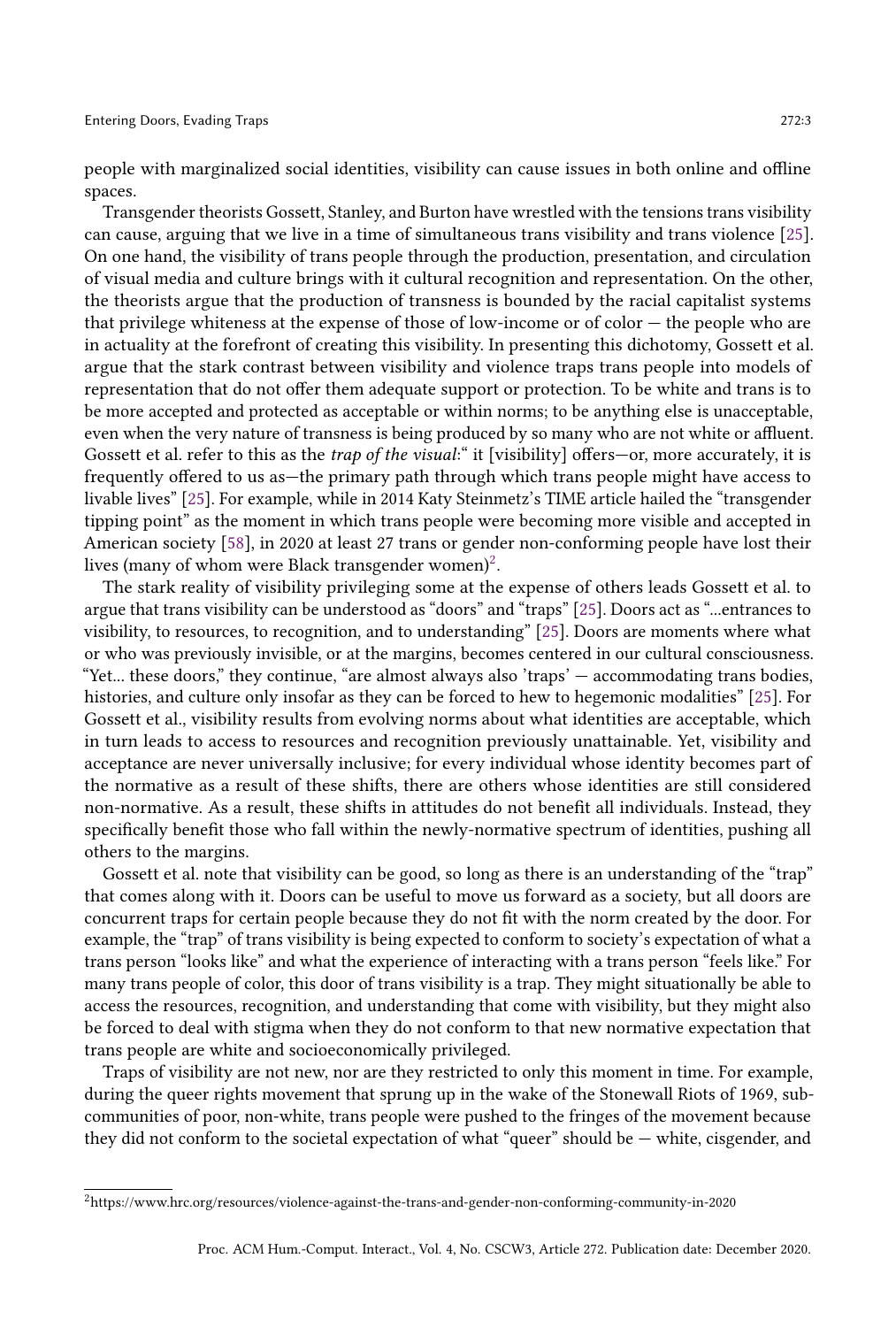middle-class. The trap of visibility pushed these people to the margins, despite the central role they played in the Stonewall Riots [\[52\]](#page-26-4).

If doors are always traps, Gossett et al. do propose an alternative — that of trapdoors, "those clever contraptions that are not entrances or exits but secret passageways that take you someplace else, often someplace else yet unknown" [\[25\]](#page-24-1). Trapdoors themselves are doors, but doors that lead to places not yet known; they may be traps, but they may also be spaces to receive the resources and visibility without contending with a trap. In other words, trapdoors are opportunities to escape to something new. They offer the opportunity for those not in the majority to imagine and ultimately work towards enacting a future that is fully representative and ultimately provides the resources, recognition, and understanding that they are just as deserving of. However, in doing so, there is always the risk they might create new traps that were previously unanticipated. Where Gossett et al. describe doors and traps as a cultural moment (e.g., the visibility and subsequent representation given to the queer movement as a singular door through which all pass, but for some that door is also a trap), we see the inherent structure and function of social media sites creating unique doors and traps for each individual. The level of connectedness and the resulting composition of an audience on any given platform is directly controllable by the person creating an account and being visible.

We use the conceptual, critical lens provided by Gossett et al. to discuss our participants' decisions around visibility online and the labor they undertook in entering doors, encountering traps, and making use of trapdoors to escape those traps. Whether coming out on a platform, deciding not to join another platform, or reaching out to others for information or support, we repeatedly saw our participants contending with the trap of visibility as it manifests in online spaces. In providing this analysis through the original lens, we translate Gossett et al.'s conceptual, critical theory into a conceptual lens that accounts for the practical realities of existing and being visible to others in social media systems. While Gossett et al. argue that visibility and the doors and traps that lead to it operate at a societal level, we argue that in social media systems it operates at an individual level because of the nature of how our offline lives are represented online. Thinking through how visibility manifests at an individual level in sociotechnical systems, we offer suggestions for designs that account for how the trap of visibility manifests in our social media systems and the relationships that are represented in individuals' social media ecologies, and suggest how adopting the lens of doors, traps, and trapdoors might help designers reconsider how these systems provide support to those making identity disclosures online.

# 3 RELATED WORK

To this point, we have used the term "visibility" to describe two different concepts. Gossett et al.'s use of the term sits in conversation with a long line of work from media studies concerned with visual culture and the representation that arises from portrayals of groups in popular culture and mass media. In the aftermath of the Stonewall Riots, media portrayals of queer people became important in normalizing these identities as part of the queer rights movement [\[32\]](#page-25-5). However, the representations of gay and lesbian people in mass media, such as television, presented a vision of queer people as white, urban, and socioeconomically advantaged  $[4]$  — clearly, the trap of the visual had been sprung.

In contrast to Gossett et al.'s focus on the visibility of societal groups, scholarship in internet studies and social computing commonly focuses on the visibility of individuals, their control over the visibility of their identity in online spaces, and the consequences of that visibility – in line with the definition of *selective visibility* offered by Carrasco and Kerne [\[8\]](#page-24-2). In other words, when one comes out to a specific audience in an online space (such as Facebook), one has allowed their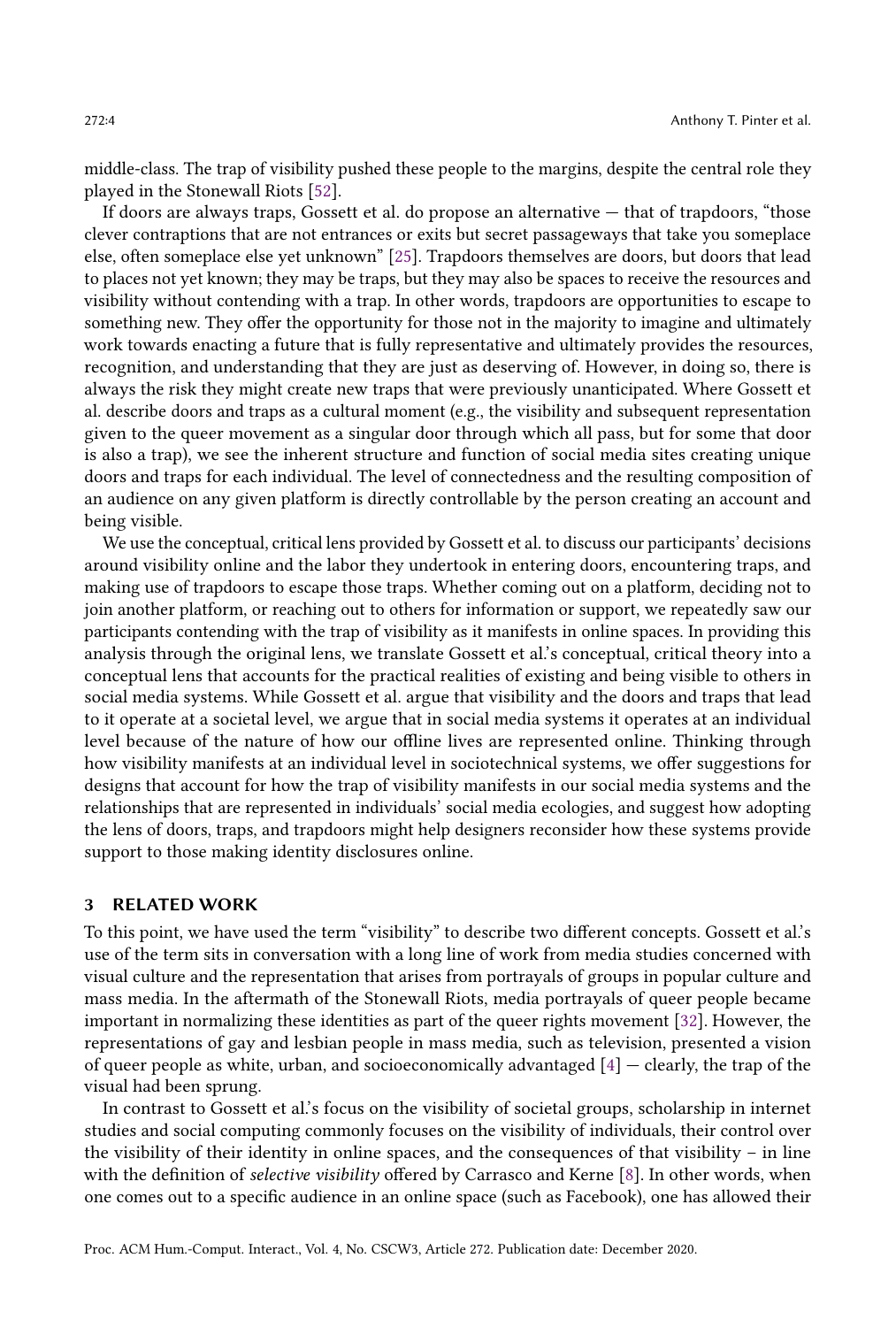identity to become visible to that group and must subsequently contend with the consequences of that visibility.

When one analyzes this social computing approach to visibility through the lens of Gossett et al., one can see how coming out online acts as a double-edged sword. While online visibility offers the opportunity to access resources and communities that might otherwise be unavailable, it can simultaneously expose one to negative or stigmatizing experiences. In using the term "stigma", we draw on Bockting et al., who defined stigma as enacted (actual experiences of rejection and discrimination) and felt (perceived rejection or discrimination, often stemming from lived experiences) [\[5\]](#page-24-3). Thus, decisions around coming out not only involve immediate considerations, but also considerations about what could happen in the future.

In this paper, we investigated how trans people navigated decisions about coming out and contending with the pros and cons of this visibility across their various social media presences. To situate our work, we begin by discussing the importance of online spaces for LGBTQ+ individuals, particularly for trans individuals. We then discuss research focused on decisions about online visibility broadly, including considering the imagined audience and the context collapse that can sometimes result from one's imagined audience not matching up with the actual audience of a space. Next, we consider existing work in social computing that looks at the impacts of visibility on trans experiences, connecting to other social computing work as appropriate. Finally, we discuss social media ecologies and the act of selecting spaces to be present in online, and the implications those decisions have on visibility and subsequent experiences, particularly for trans people online.

#### 3.1 Transgender Identity within the LGBTQ+ Community

Transgender individuals face unique challenges with coming to know their own gender identities in comparison to their cisgender peers. Where cisgender identity is largely accepted, transgender identity is not. Further, portrayals of transgender identity online and in the media can have damaging effects on trans individuals with little access to support. Cavalcante's framework of unlearning [\[9\]](#page-24-4) describes three stages across which trans people come to understand their identities through the unlearning of problematic or negative representations of trans people in media. The first stage involves unlearning problematic portrayals in popular media such as television or the internet. The second stage is unlearning the negative perceptions often applied to trans people by their LGB counterparts, highlighting the differing experiences that the two groups have. The third and final stage consists of helping others "shed their thick shell of misconception" [\[9\]](#page-24-4).

As denoted by Cavalcante, trans experiences differ greatly from broader LGB+ experiences. Trans individuals are predicted to face higher incidents of identity-based discrimination and violence than their cisgender peers [\[26,](#page-24-5) [37\]](#page-25-6); trans women of color are particularly vulnerable [\[50\]](#page-26-5). The emotional harm of misgendering, the intentional or unintentional act of getting one's gender pronouns wrong, is primarily a concern for non-cisgender people [\[36,](#page-25-7) [46\]](#page-25-8). Transgender individuals also face unique and costly legal and health barriers [\[38,](#page-25-9) [40\]](#page-25-10). Given the different experiences between gender minorities (e.g., trans people) and sexual minorities, transphobia can be found within cisgender members of the LGB+ community as well [\[63\]](#page-26-6).

Further, different identities that are commonly placed under the umbrella of "trans" have differential experiences and needs. Until recently, non-binary identities have largely been left out of conceptualizations of trans identity. For example, Killermann originally defined "trans\*" as anyone who "is not a cisgender man or woman" only later appending non-conforming or non-binary individuals to their definition [\[39\]](#page-25-11). Scholars such as Valentine, include non-binary identities in their definition based on empirical evidence shared by participants [\[59\]](#page-26-7). However, more recent work has shown that much like discussions around including binary trans identities under the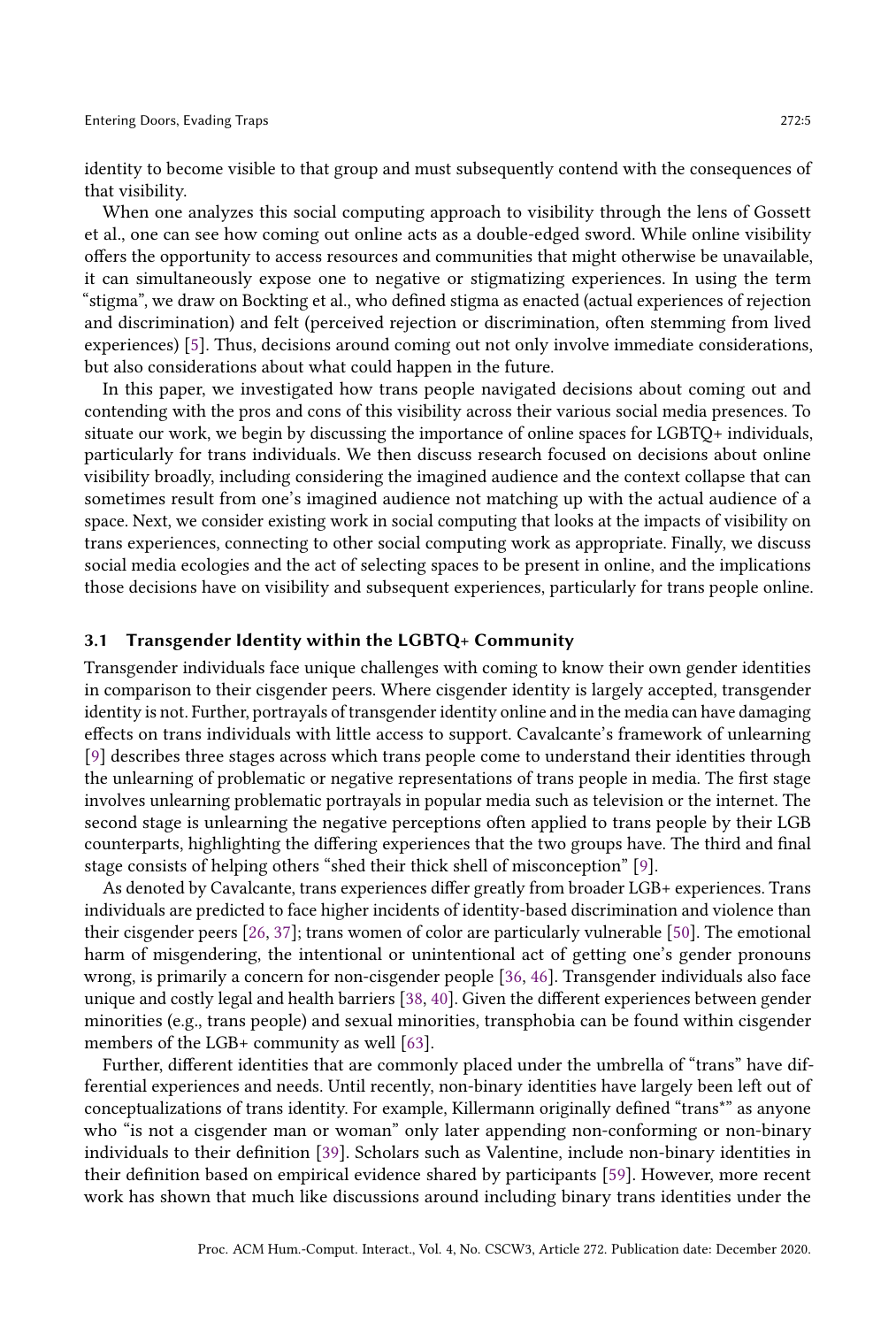LGBT umbrella, privileging of binary normative genders under the trans umbrella has othered non-binary individuals [\[13\]](#page-24-6).

Given the unique experiences of binary and non-binary trans individuals, it is crucial that trans experiences be studied separately from LGB experiences. Studying trans experiences as part of the larger LGBTQ+ community is compromised when part of the trans experience is navigating negative perceptions from the LGB sub-communities. For these reasons, we focus explicitly on trans experiences of coming out online, including both binary and non-binary experiences.

## 3.2 Transgender Identity Online

The importance of online spaces for LGBTQ+ people has motivated a rise in social computing scholarship on LGBTQ+ experiences. Online spaces play a critical role for LGBTQ+ people [\[11,](#page-24-7) [24,](#page-24-8) [44\]](#page-25-0) — especially when they are young in age [\[44\]](#page-25-0). LGBTQ+ youth spend more time online and have more online friends than their non-LGBTQ+ peers [\[51\]](#page-26-8). These spaces are consequential for their mental health and well-being [\[44\]](#page-25-0) as well. 70% of LGBTQ+ youth report that online interactions reduce their feelings of isolation and loneliness [\[34\]](#page-25-12) and 52% found communities of support in online spaces that they did not have access to offline [ibid.].

While choices around online visibility are crucial for all LGBTQ+ people, the importance of these spaces is more pronounced for trans people [\[21,](#page-24-9) [35,](#page-25-13) [57\]](#page-26-9). In response to these experiences and with the awareness that trans experiences differ significantly from larger LGBTQ+ experiences, HCI scholars have begun to shift the focus of social media research towards the specific experiences of trans people (e.g., [\[28–](#page-25-2)[31,](#page-25-14) [56\]](#page-26-2)). Coming out on social media enables trans people to seek and receive support from their social networks across different social media sites [\[10,](#page-24-0) [24,](#page-24-8) [27\]](#page-25-15). However, their visibility simultaneously opens them up to the possibility of stigmatizing reactions [\[30\]](#page-25-3), including harassment and trolling [\[56\]](#page-26-2). Exposure to stigmatizing reactions from other Internet users can contribute to negative outcomes such as the development of negative mental health or suicidal ideation [\[49\]](#page-25-16), risks that are more pronounced for trans and/or non-binary groups in comparison to lesbian, gay, or bisexual groups [ibid.].

#### 3.3 Visibility Across Social Media Ecologies

Trans individuals do not just deal with pressures and perceptions from the larger LGTBQ+ community. They must also carefully consider their coming outs and subsequent visibility to larger, more varied audiences. We use the term visibility to refer to the outcomes of decisions that people make about what to post online about themselves and the resultant presence they have in a given space as a result of that sharing [\[7\]](#page-24-10). In the context of LGBTQ+ experiences, visibility is often related to being out within a given space by one's own choice, a type of visibility termed selective visibility [\[8\]](#page-24-2).

In navigating their visibility online, people often grapple with the imagined audience, their "mental conceptualization of the people with whom they are communicating, their audience" [\[41\]](#page-25-17). Within their imagined audiences individuals often consider abstract and targeted audiences when posting, where abstract audiences are ambiguous in the mind of the individual and targeted imagined audiences are audiences that the individual wants to specifically reach with a post [\[42\]](#page-25-18). Litt and Hargittai, for example, subdivide the targeted audience into four sub-groups: personal (themselves, friends, or family), communal (communities, most often centered around hobbies, experiences, locations, or ideologies), professional (people known in the context of work), and phantasmal groups (illusory relationships with celebrities, animals, brands, or the deceased) [\[42\]](#page-25-18). Correctly determining who is in a given audience and tailoring posts to that audience is important; misidentifying who is in an audience can lead to posts that violate norms held by that audience (termed context collapse [\[15,](#page-24-11) [45,](#page-25-1) [60,](#page-26-1) [64\]](#page-26-10)), leading to negative or stigmatizing reactions.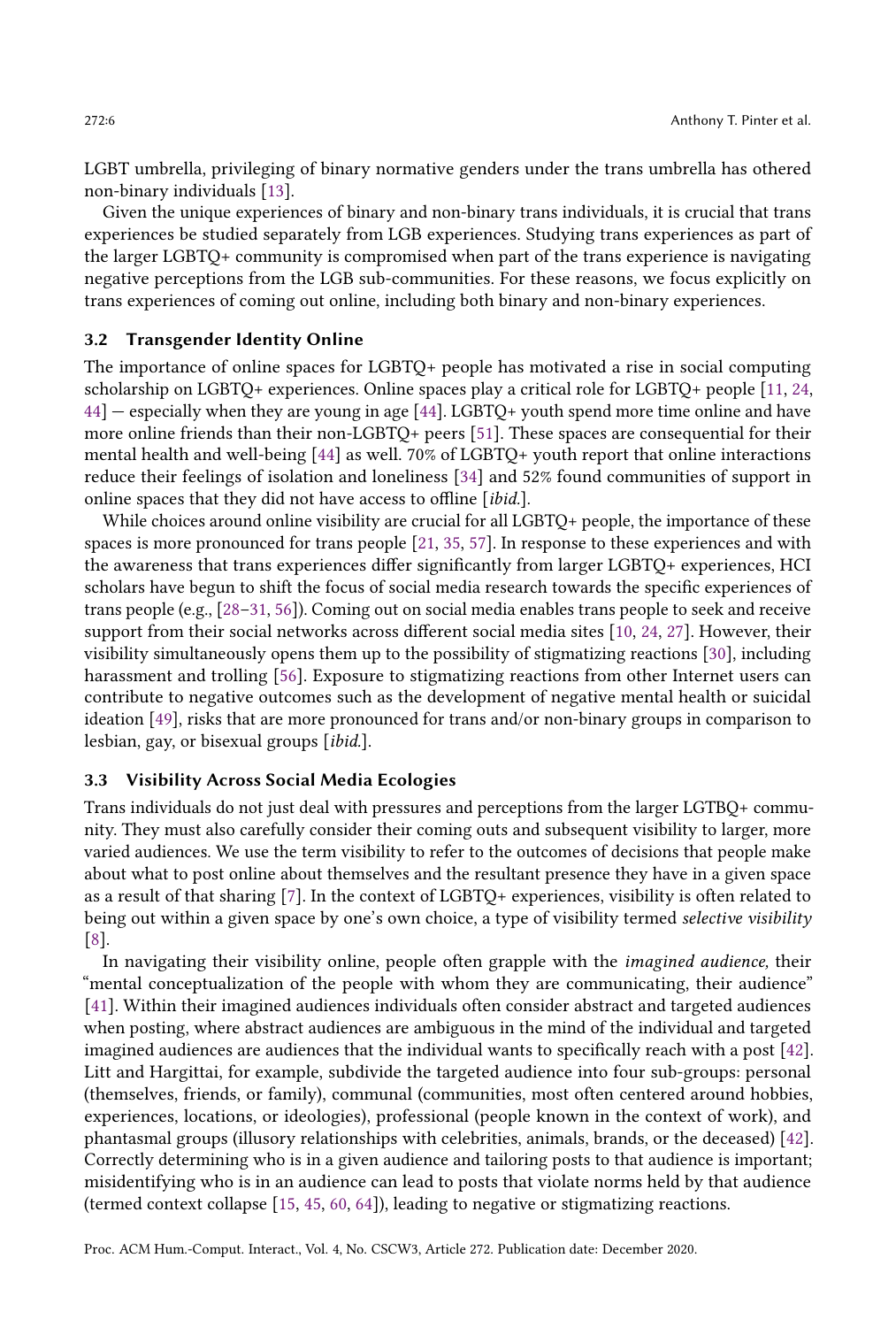in the audience [\[16\]](#page-24-12). Thus, one can imagine an audience for a post but perceive a different audience to be present, which can impact how privacy-making behaviors and audience management tactics are used [\[61\]](#page-26-11). In the case of trans individuals, mismatches between the imagined and actual can cause embarrassment, but can also present the risk of emotional or physical harm [\[28\]](#page-25-2). When people actively manage their visibility online, they engage in two types of behaviors: reaching and limiting [\[43\]](#page-25-19). Reaching behaviors describe those that involve actions that specifically target an imagined audience or actively seeking out a targeted imagined audience. Limiting behaviors, meanwhile, involve "steganography" or making a post technically available to anyone but only socially interpretable by a select few [\[43\]](#page-25-19).

In contrast to the platform-centric and specific approach found in other work, Zhao et al. [\[66\]](#page-26-12) proposed social media ecologies as a framework for understanding how people use individual SMSs as part of a larger ecology. They argued that scholars should attend to how people make decisions about where they post content based on the different audiences and norms across platforms. Zhao et al. found that people consider their desired audience and their expectations when deciding where to share content [\[66\]](#page-26-12).However, differences between audiences and content across platforms can result in tensions. For example, when content tailored for the audience on one platform is reposted to another platform, it might allow people to see content that was not intended for them to see. Similar tensions emerge when social media contacts are connected to people on multiple platforms, blurring the boundaries around intended audiences.

To manage the tensions caused by audiences being obfuscated and platform lines blurring, users often fall back on affordances offered by platforms to control who will see what and when [\[14\]](#page-24-13). Some work proposes affordance-based approaches to self-presentation [\[16\]](#page-24-12), which can account for some of these management behaviors such as controlling what content is linked to a persona on a given platform. However, affordance-based approaches to disclosure and visibility (vis a vis self-presentation) fail to account for a user's ability to move to new platforms or even create new spaces in platforms through opening new accounts.

Studying self-presentation across social media ecologies has prompted questions about how people present themselves across online spaces and audiences. For example, Duffy et al. [\[19\]](#page-24-14) found that the identities creative workers created largely overlapped across platforms, but were also differentiated according to the platform features, the real and imagined audiences of the platform, and what the person was trying to accomplish on that specific platform. Elsewhere, work found that young adults make careful decisions about self-presentation depending on the audiences on a particular SMS to avoid violating the expectations specific audiences may have on that site, particularly family members and future employers [\[18\]](#page-24-15). In these cases, we see people creating identities that have platform-specific details but are largely similar between platforms.

However, differences can be more pronounced across platforms, particularly when people go through life transitions and their identities change (e.g., [\[1,](#page-23-1) [2,](#page-23-2) [55\]](#page-26-13)). As such, adopting the ecological view of social media is particularly useful when studying the experiences of LGBTQ+ people across these sites. While earlier work frequently found people used different platforms for similar purposes (such as both Tumblr and Facebook for information seeking or community support [\[24,](#page-24-8) [33\]](#page-25-20)), recent scholarship has adopted an ecological approach to describe how users engage with different platforms and audiences during transition and disclosure (e.g., [\[28\]](#page-25-2)) and the tensions between positive and negative encounters as a result of coming out online across different platforms [\[17\]](#page-24-16). For example, Haimson focuses on trans experiences of disclosure, social support seeking, and the effect of social media use on mental health [\[28\]](#page-25-2). He coined the term social transition machinery to describe "the ways that, for people facing life transitions, multiple social media sites remain separate and serve different purposes, yet work together to facilitate life transitions" [\[28\]](#page-25-2). Here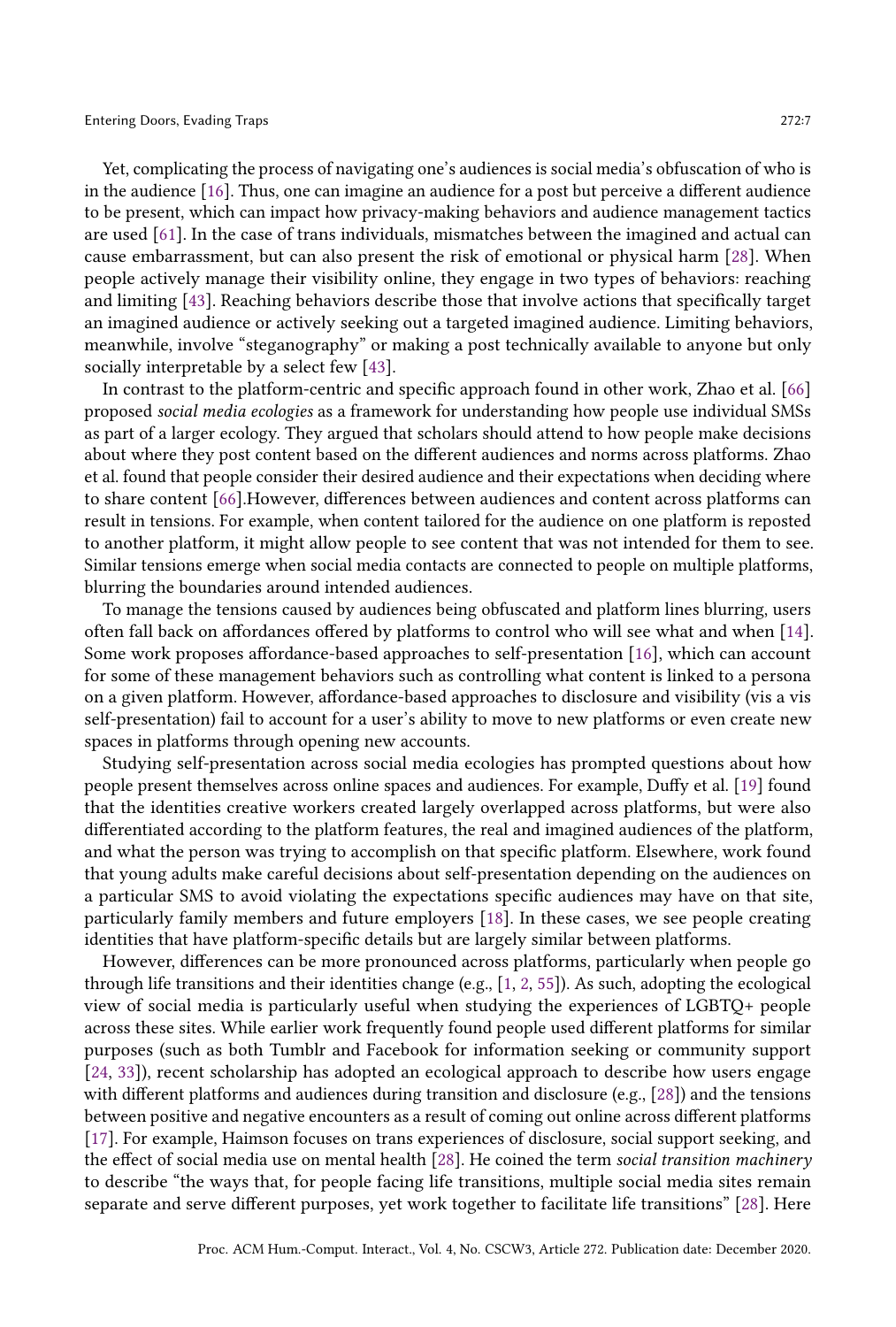Haimson extends the social media ecology framework to investigate how people reconstruct their identities across multiple platforms in times of identity transition to further their self-presentation goals [\[28\]](#page-25-2). Similarly, DeVito, et al. studied how LGBTQ+ individuals, including non-binary people, make decisions about their self-presentation across their SMSs [\[17\]](#page-24-16). They found that participants used their various social media platforms to curate audiences and present their LGBTQ+ identity while concurrently avoiding stigmatizing reactions. They conceptualize this platform use and audience curation as space-building, where space is a user's audience within the larger platform. For marginalized people, such as LGBTQ+ people, DeVito, et al. found that creating spaces of safety online is imperative for well-being.

As illustrated in the work of scholars such as DeVito and Haimson, having places of safety online is important for trans people as they come to their identity. The work from these researchers approaches spaces ecologically, allowing us to investigate how audiences and spaces begin to overlap and create difficulties for users (in this case, trans users). However, prior work focuses on spaces that already exist, paying less attention to how people find or create new spaces when their previous spaces become inadequate, or worse, fail them. Accordingly, in this work we investigated how trans individuals came out online and found new spaces of safety in which they could be authentic without risk of harm or stigma. Analyzing these experiences through the conceptual lens of doors, traps, and trapdoors enable us to understand how individuals took steps to protect themselves when coming out in online spaces that they already inhabited, while simultaneously finding new spaces that could offer them better opportunities at building communities of support for their new identity.

#### 4 METHODS

#### 4.1 Participants

To investigate the coming out experiences of trans people on social media, we conducted a series of exploratory interviews with 15 trans social media users. Participant ages ranged from 18 to 40 ( $M = 26.5$ ;  $SD = 5.33$ ). Participants self-identified their gender identities and reported being active regularly on at least three social media sites. We report demographic information for each participant except for P14 (whose interview was untranscribable, as described in the next section) in Table [1.](#page-8-0)

Participants were recruited using social media posts to the first and third authors' social networks, through posts in private, queer-friendly groups on Facebook, and through targeted advertising to queer and queer-adjacent campus groups at a large R1 university. Recruitment posts contained a brief text blurb about the project, an image accompaniment that had more information about the project, and two links – one to a research lab website that had more information about the project and the researchers, and the other to a form where participants could indicate interest in being contacted about the study. All recruitment material and research material (e.g., interview protocol) was reviewed and approved by our institution's Institutional Review Board (IRB).

Participants noted during interviews that they found this recruitment design to be inclusive for several reasons. First, providing in-depth information and context about both the researchers and the research enabled participants to assess the rigor and safety of the research. Second, the practice of using a form instead of having potential participants email us first allowed participants two chances to opt-out of the study; they could not fill out the form, or not answer the follow-up email sent after they had completed the form. This recruitment design placed the impetus on us to initiate contact and schedule interviews, not on the potential participants.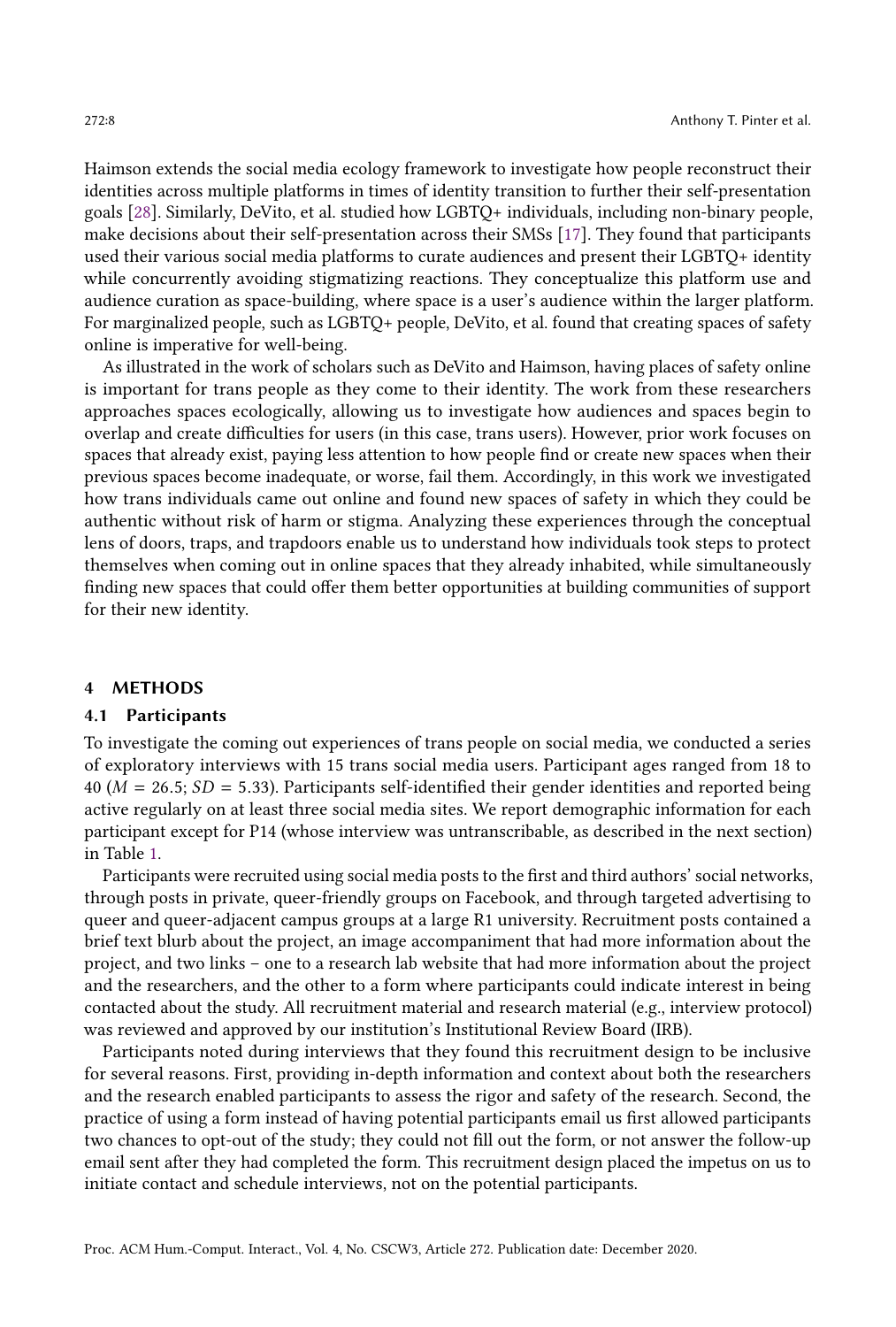Entering Doors, Evading Traps 272:9

<span id="page-8-0"></span>

| Participant      | Age | <b>Gender Identity</b>                                                | <b>Primary SMS</b> |  |
|------------------|-----|-----------------------------------------------------------------------|--------------------|--|
| <b>P01</b>       | 23  | Non-binary,<br>Twitter<br>genderfluid                                 |                    |  |
| P <sub>02</sub>  | 30  | Transgender woman                                                     | Tumblr             |  |
| P <sub>0</sub> 3 | 23  | Transgender woman,<br>gender<br>non-conforming,<br>genderfluid        | Facebook           |  |
| P <sub>04</sub>  | 25  | Transgender man                                                       | Reddit             |  |
| P <sub>05</sub>  | 23  | Non-binary, agender                                                   | Facebook           |  |
| P <sub>06</sub>  | 31  | Transgender woman                                                     | Facebook           |  |
| P <sub>07</sub>  | 26  | Transgender woman                                                     | Twitter            |  |
| P <sub>08</sub>  | 23  | Transgender,<br>genderfluid,<br>genderqueer, gender<br>non-conforming | Facebook           |  |
| P <sub>09</sub>  | 27  | Transgender man,<br>non-binary                                        | Facebook           |  |
| P <sub>10</sub>  | 30  | Transgender man                                                       | Facebook           |  |
| P <sub>11</sub>  | 29  | Transgender woman                                                     | Facebook           |  |
| P <sub>12</sub>  | 23  | Transgender man,<br>non-binary                                        | Tumblr             |  |
| P <sub>13</sub>  | 40  | Woman, transgender<br>woman, transsexual<br>woman                     | Facebook           |  |
| P <sub>14</sub>  | N/A | N/A                                                                   | N/A                |  |
| P <sub>15</sub>  | 18  | Transgender man,<br>non-binary                                        | Discord            |  |

Table 1. Participant Demographics

## 4.2 Interviews

Interviews ranged from 30 to 120 minutes, and were conducted over the phone  $(n = 12)$ , via video chat ( $n = 2$ ), or through text-based instant messaging ( $n = 1$ ) [\[62\]](#page-26-14), according to participants' desires. Where applicable, interviews were audio-recorded and transcribed by undergraduate research assistants (in the case of the instant message interview, the transcript of the conversation was saved). Interviews lasted between 30 and 120 minutes in length. All transcribed interviews were anonymized. One interview (P14) recording proved to be un-transcribable due to poor audio recording quality, leaving us with 14 transcribed interviews. However, we include the fifteenth interview in our analysis based on the notes interviewers took while in conversation with that participant.

We employed an exploratory, semi-structured approach to interviews that enabled participants to openly discuss their experiences. After obtaining consent and recording relevant demographic information, we asked participants to discuss their experiences coming to and disclosing their identities online. In response to participants' stories about these experiences, interviewers utilized in-depth follow-up questions to understand how participants' experiences were different on various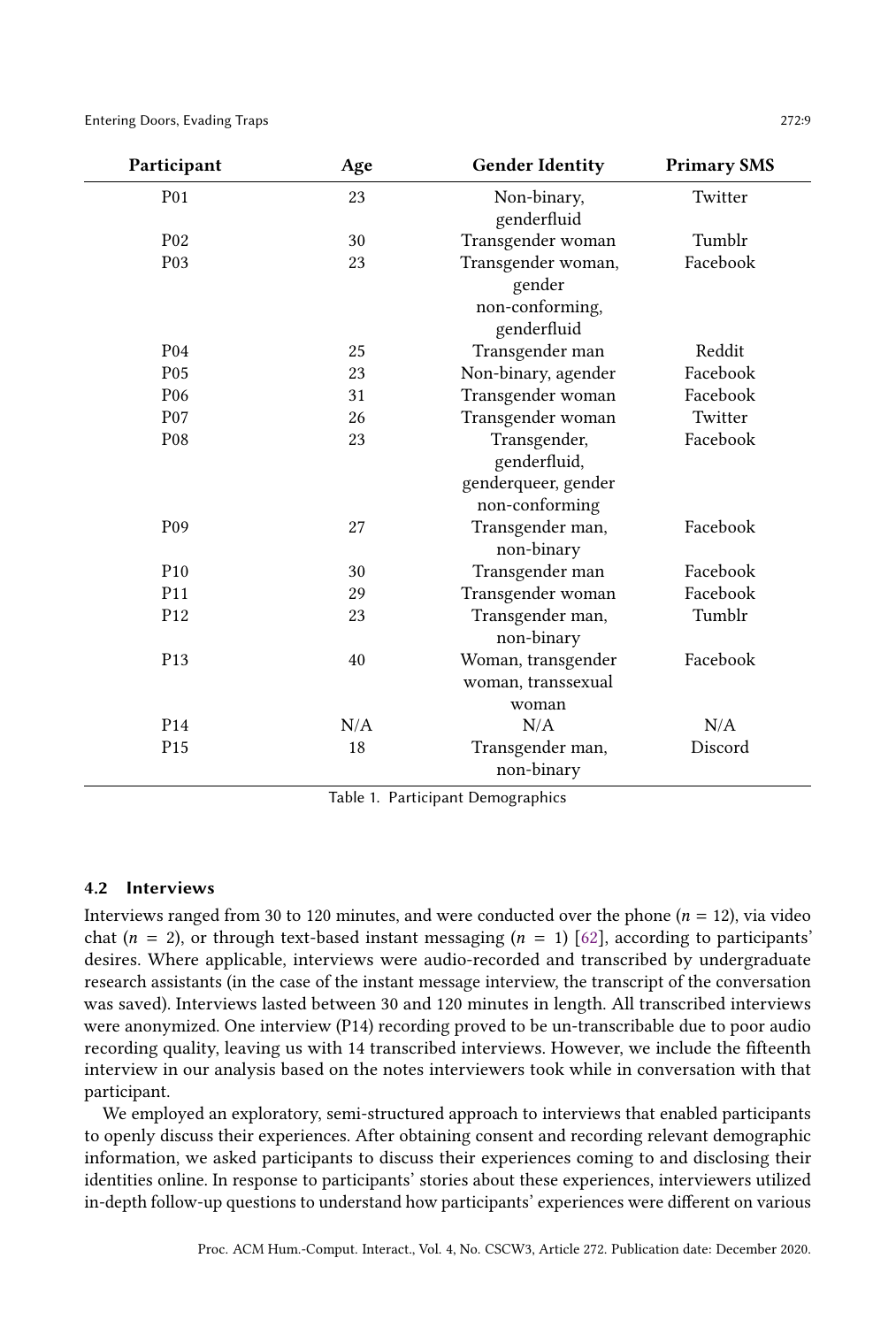social media platforms, including differences in audience composition, posting habits, and the types of interactions participants had with their audiences.

# 4.3 Data Analysis

We performed an inductive, thematic analysis of the transcribed interviews [\[6\]](#page-24-17). We conducted our analysis concurrently with the interview process, allowing us to adjust the interview protocol to account for new or unexpected themes that emerged during the analysis. Recruitment concluded after we reached saturation (i.e., no new themes or codes emerged from data), after 15 interviews.

The first and second authors split the interviews, with each author open coding nine interviews (five interviews individually each, plus four interviews that both authors coded). The third author coded four interviews that overlapped with either the first or second author. This division of coding ensured that all interviews were coded while also providing overlap in coding to enable authors to have discussions about what they were seeing in the data while conducting the open coding.

After completing a preliminary round of open coding in this manner, the research team discussed emergent themes and formed conceptual mappings of how these themes were connected. Using these themes and mappings, the first and second authors wrote detailed memos about the various codes, which helped us solidify the themes and the connections between them [\[54\]](#page-26-15). We then returned to the interviews with these themes in mind to ensure their robustness against our participants' articulated experiences. Last, the first author wrote detailed theme memos describing the final themes and their relationships to each other [\[54\]](#page-26-15). Our analysis yielded three principal findings which we discuss below.

#### 5 FINDINGS

Our participants discussed actively using a variety of SMSs, often simultaneously. Similar to what DeVito et al.'s participants reported [\[17\]](#page-24-16), our participants described using platform affordances to create spaces and audiences that were both platform-specific but that also moved across platform boundaries. Participants used these spaces to come out and be visible without experiencing stigmatizing reactions from others. As a result of this visibility, they were empowered to act reciprocally and provide resources in their online spaces that benefited themselves, the trans community specifically, and their entire social networks. Across all of their social media sites, participants discussed the sites in terms of the audiences they had on those sites.

We found a difference in participants talking about their use of technical affordances on a specific site (the platform) and participants talking about their audiences (the space). We draw a distinction between these two terms; a platform is a social media site (such as Instagram), while a space is unique within a platform (like an account and that account's audience). For example, Instagram is a platform on which a single user might have multiple spaces via multiple accounts. Each of these accounts can have a different audience. Spaces are not limited to just being accounts; they can also be created using features within a platform, like Facebook Groups.

Throughout the remainder of this work, we will use the terms social media site or social media platforms interchangeably when discussing a platform itself and the technical affordances inherent to that platform; we will use the term social media space when discussing the audiences and resultant spaces participants built within a given platform.

In this section, we begin by characterizing which social media platforms our participants used. We then report our findings as they relate to four principal themes. First, we discuss how participants made decisions about what platforms to incorporate into their personal social media ecologies, and how they determined whom to connect with on those platforms. Then, we report participants' experiences with disclosing their trans identity in those created spaces, followed by how they navigated the visibility that resulted from those disclosures. Finally, we discuss the perceived risks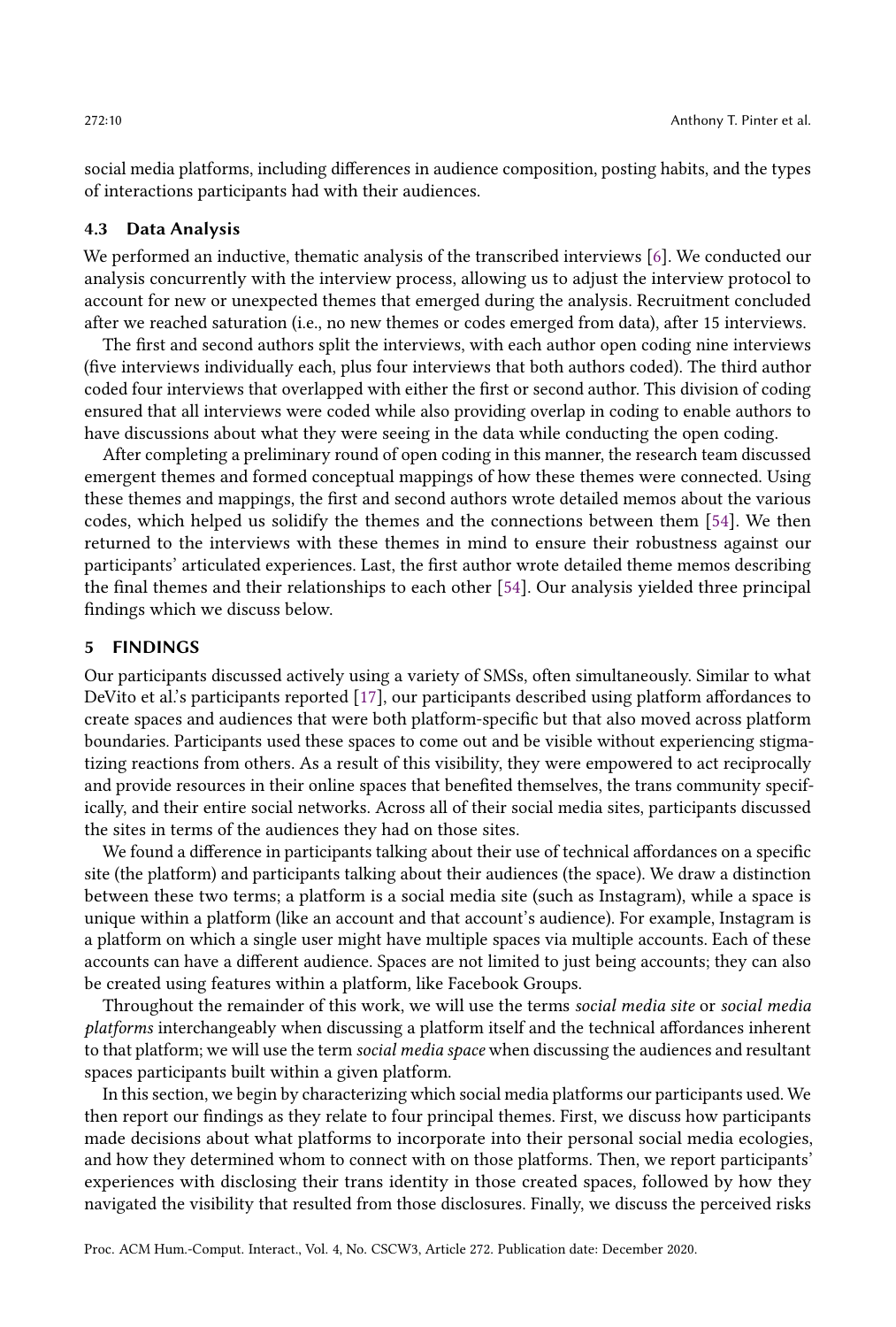| Platform  | Primary        |   |   | Second Third Fourth | Fifth |
|-----------|----------------|---|---|---------------------|-------|
| Facebook  | 9              | 2 | 3 |                     |       |
| Twitter   | 2              | 4 | 4 |                     |       |
| Tumblr    | $\overline{2}$ |   |   |                     |       |
| Reddit    | 1              |   | 1 |                     |       |
| Discord   |                |   |   |                     |       |
| Instagram |                | 6 | 1 | 1                   |       |
| Snapchat  |                |   | 1 | 2                   |       |
| LinkedIn  |                |   | 2 |                     |       |
| GoFundMe  |                |   |   |                     |       |
| MySpace   |                |   |   |                     |       |

<span id="page-10-0"></span>Table 2. Participants' Reported Platform Use (Primary Platform, Second-Most Used Platform, and So On)

that participants felt from their visibility, and how they forecasted dealing with negative reactions if and when they occurred.

## 5.1 Opening Doors to New Spaces

Adopting visibility as a lens extends disclosure beyond a consideration of to whom one is visible, but also to what spaces are available, what possibilities those spaces offer options that people can enter, what possibilities they can identify with and adopt as their own. Online spaces are important to trans people as they connect to resources and connect with peers. However, online spaces that people already exist in might not provide the appropriate resources. While these existing spaces might eventually be repurposed in support of one's needs, trans people also have to search for new spaces, "doors" in Gossett et al.'s terminology, that are supportive to their experiences even while calcifying their emerging identity.

Participants used different platforms to curate audiences and spaces for different purposes. Most participants indicated that Facebook was their primary platform of use  $(n = 9)$ , followed by Twitter  $(n = 2)$  $(n = 2)$  $(n = 2)$ , Tumblr  $(n = 2)$ , Reddit  $(n = 1)$  and Discord  $(n = 1)$ . See Table 2 for a detailed breakdown.

While Facebook was often reported as the primary platform of use, our participants also told us that Facebook was often the space in which they had the largest audience. They reasoned this was because they had often been on Facebook for the longest period of time, thus most of the people from their social spheres were also on it. As a result, their Facebook audiences often included family members, close friends, people they knew from high school or their hometown, college friends, and friends and connections made during adulthood:

I think I have like 1700 friends on Facebook. I don't know how large that is in the world of social networking, but it's also a pretty tight connection. It's people that I've met. I don't generally add people that I don't know who they are. (P09)

However, because Facebook represented so many offline connections from a longer time span (often stretching back into adolescence for our participants), it was not the place to explore new identities or interests. Instead, participants described having spaces in other platforms where they had more tightly curated audiences that participants created for specific reasons. P08, for example, used Twitter specifically to connect with fellow academics: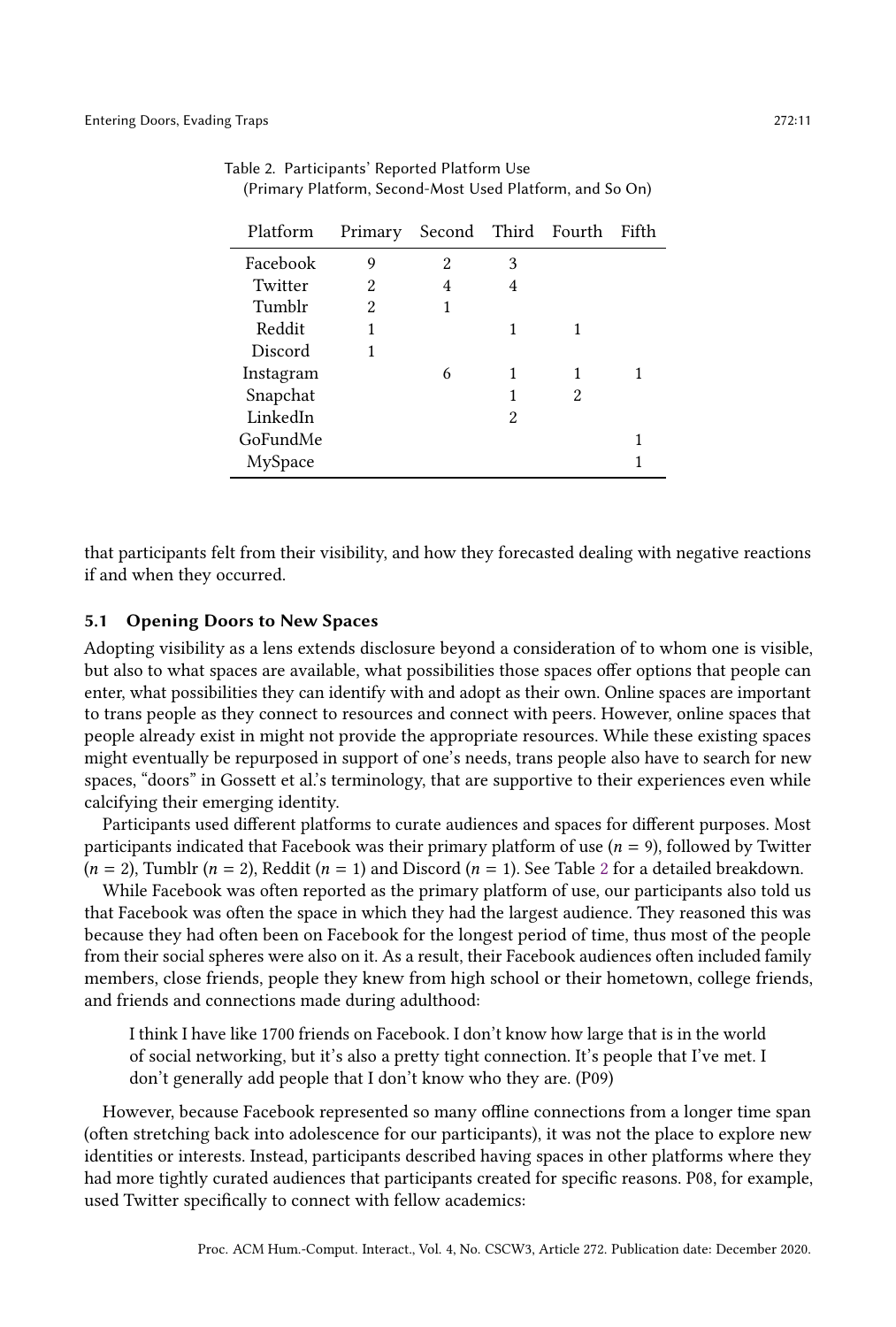I follow basically academics in my field ... The only reason I got Twitter, to be honest with you, was because everyone in my (field) has a Twitter like the rising scholars are... so I was like, "Okay I might just get one because everyone else has one." (P08)

P08's experience illustrates how participants used different platforms. Where P08 used Twitter as a place for academic discourse related to their graduate work and disciplinary community, for P03 it was a place for "shitposting," or joking around, with friends.

I think like, Twitter is like a lot more shitposting, yeah. (P03)

The differences between P03's and P08's use of Twitter highlights how participants used different platforms to curate different audiences for different purposes. What one participant used a platform for might be completely different than what another participant used the same platform for, and correspondingly the audiences they curated would be different as well.

These differences in uses was important for our participants as they came to their identities and came out because they created spaces specifically for their trans identities but also had spaces that were not originally constructed to support their trans identities (as P08's use of Twitter illustrates).

Regardless of the original intention of a space, participants would often have to come out in those spaces, and so they thought carefully about creating and entering into a new space, as articulated by P08 who created their Twitter for academic purposes, but still came out in that space:

Yea, like, well, on my little like profile part, I do put like trans scholar, trans and bi plus scholar, and I put like my research interests. (P08)

However, complicating our participants' evaluations of the potential spaces they could create or join was that who was in the audience of a given space was often nebulous.

5.1.1 Crossing and Maintaining Platform Boundaries. Often, the boundaries between audiences or spaces were not socially or technically well defined. Audience members could be parts of several different spaces, thus crossing space or platform boundaries. Boundary crossing was frequently noted between Facebook and other platforms, where participants would be friends with everyone on Facebook, but only allow certain people to be connected to them on other platforms:

Honestly, my Tumblr and Discord communities [are] more or less, the same people. (P18)

While participants framed platforms they used in terms of the audience they had on that specific platform, they also held opinions about platforms they were not engaged in. Frequently these perceptions were formed based on the opinions of audiences on the platforms they were engaged in. For example, P12 discussed Reddit as being a negative space according to their audience on Tumblr, and as a result decided to stay away from Reddit:

Also I definitely avoid Reddit. It kind of has a reputation on Tumblr as [a] more rightwing and toxic culture. (P12)

In line with prior work finding that LGBTQ+ users often need to rely on more than one platform when coming out online [\[20\]](#page-24-18), our participants noted using their social media accounts in a variety of ways unique to each individual. Each participant used platforms to create spaces and audiences that served their unique needs. For example, P12's articulation of Tumblr, including who is in their audience and what they use the space they created in Tumblr for, was unique to P12. Another participant might create an entirely different space on Tumblr to accomplish a different goal than P12. Similarly, the space created on Tumblr by P12 might be more like the space created on Twitter by another individual than that person's Tumblr. Participants' discussion of platforms was actually about the space they created within the platform, which became important as they made decisions about who (and where) to come out to online.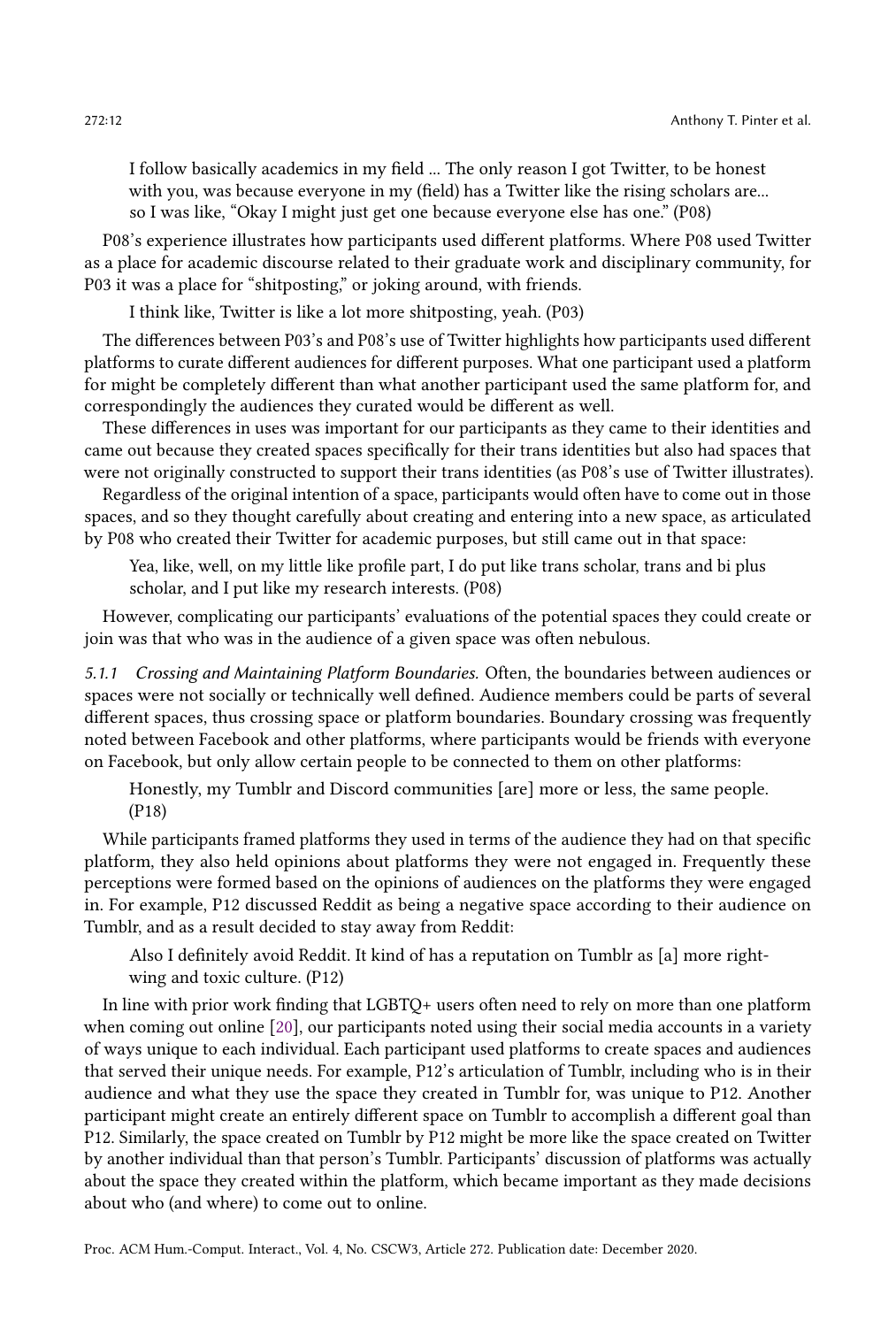In our participants' experiences, we see an important distinction from prior work focusing on social media ecologies (e.g., [\[17\]](#page-24-16)) – where this prior work has focused on how different platforms fit into an individual's larger ecosystem online, our participants' articulations of spaces within platforms draws attention to the types of identities that these platforms can support. For example, P03 told us about their two Instagram accounts: the first was public and could be followed by anyone, while the second was tightly controlled and used to post specific content that P03 had deemed inappropriate to share more widely. We heard variations of P03's description of spaces within platforms from many of our participants.

As part of creating these spaces within social media sites, participants thought carefully about whom they wanted in their audience as part of that space. The decisions around audiences became more important when disclosing identity, and perceptions of who was in the audience impacted where and in what order our participants disclosed their trans identities. We next discuss these processes of disclosure.

# 5.2 Disclosing Across Social Media Spaces

In contrast to some prior work which positioned coming out as the end of one's identity journey (e.g., [\[47\]](#page-25-21)), our participants discussed coming out as part of an ongoing journey of acceptance in line with work in both CSCW (e.g., [\[28\]](#page-25-2)) and elsewhere (e.g., [\[53\]](#page-26-16)). Participants' processes of coming out frequently followed a trajectory composed of several distinct disclosures across their social media ecosystems. Previous work has demonstrated that online spaces are important for LGBTQ+ (e.g., [\[24\]](#page-24-8)) and specifically for trans people to find information and support (e.g., [\[21\]](#page-24-9)). Our participants' experiences echo these findings, as they told us that they often came to better understand their trans identities in the spaces that they had curated within social media platforms. Participants would often come out on these platforms earlier than they would offline because they had created a space that was safe and supportive, in contrast to other spaces that might have audiences that less friendly to trans people (e.g., a Facebook with connections to extended family or friends from high school). The decision to disclose in these spaces before others ensured that there would be a community in a place that participants could rely on as they made later coming out posts, similar to experiences noted in other work [\[29\]](#page-25-22):

I [came out] with a post on both platforms. I'm sure I tailored it a little... for the platform... or the people. I did link to a more detailed document (about trans identity), so I gave kind of just the real real brief summary. (P13)

In contrast to these early disclosures, participants often waited to come out on Facebook until later, due to the nature of their audience and the resultant space of Facebook. Facebook was often seen as an extension of offline life, due to its social ties to family members and offline friends. For example, P10 used Facebook to come out to their larger social network:

When I had completed my legal name change and I was two months on testosterone, I used Facebook as a platform for coming out to all of the people I did not have intimate conversations with on a regular basis, but who I figured I would want to be able to look me up someway, somehow. (P10)

Coming out on Facebook frequently required participants to do prior supporting labor in the form of coming out to family and close friends offline, particularly those who might not be members of the participants' audiences on other platforms. For example, P09 explains how they came out to their family directly:

I individually messaged each one of them [family members] on Facebook because I'm not super close to them. I messaged all the ones that had - that weren't super close.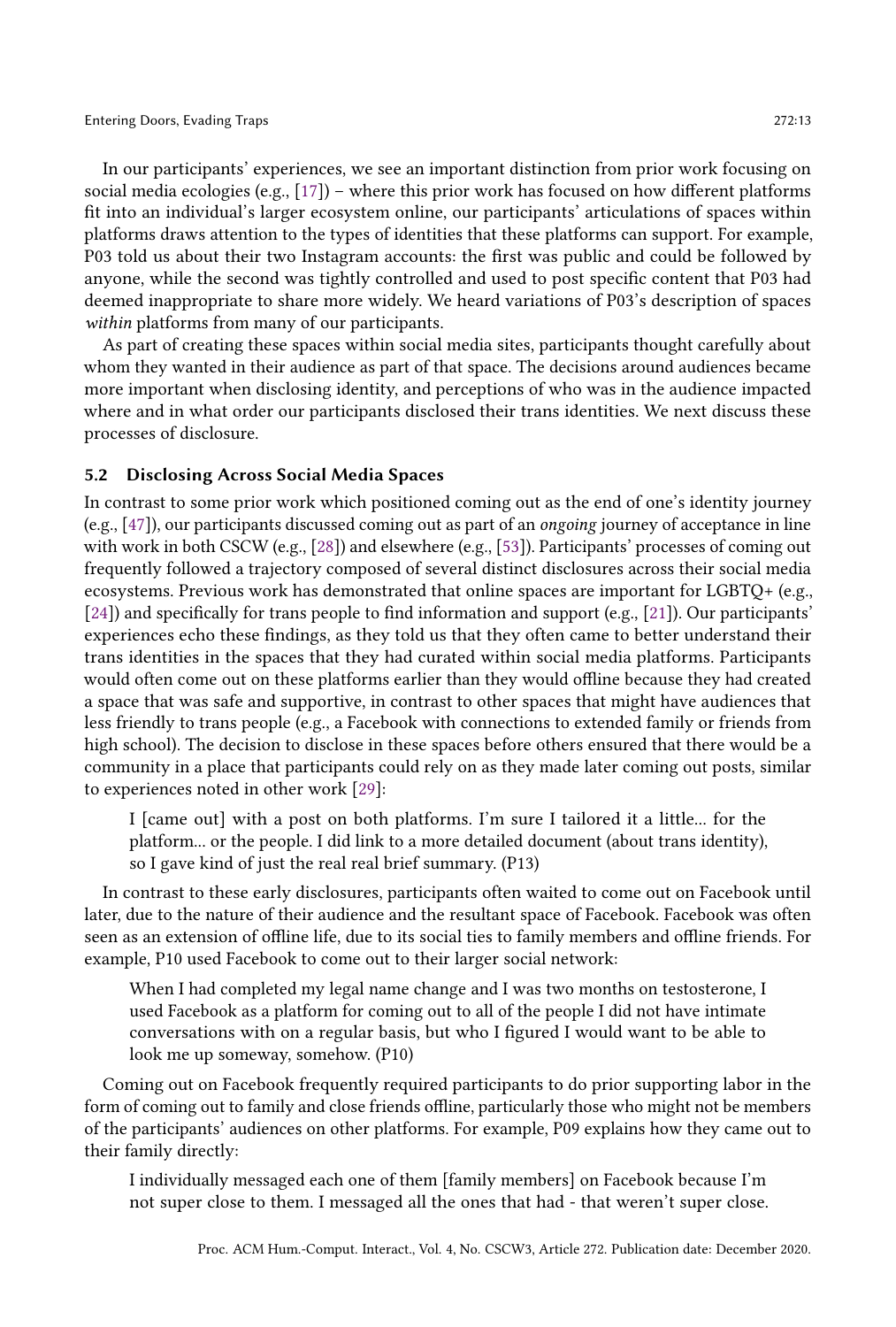So I messaged my brother, my sister, and like extended family. Um, I think mostly via Facebook. (P09)

Participants did this labor to ensure that important contacts, like close friends or family, did not feel blindsided or out-of-the-loop by their coming out post on Facebook, and to promote a positive reaction to the post on Facebook.

5.2.1 Positive Reactions to Coming Out. Across the spaces that participants created and occupied on social media, they noted that they received overwhelmingly positive reactions from their audiences in response to their coming out posts. P07 discussed coming out on Facebook and the positive response they got in the aftermath of posting:

The immediate response was very positive. A lot of people who were similarly disadvantaged reached out and said "Thank you so much for what you said, that was really powerful and really brave of you." which was like, "Yay, great, I feel good about myself now." (P07)

Participants offered several different rationales for this response and the corresponding lack of negative responses. First, they pointed to the supporting work they did offline, particularly when coming out on Facebook, as discussed previously, which helped limit the number of important audience members who were surprised by the coming out post:

The response I got was positive but part of it was because I had already done some ground work ... A lot of the people within certain circles of socialness knew already. (P11)

Second, participants reasoned that social norms they perceived to be present on different platforms often kept people from responding negatively to the post itself, instead acting out their negative responses in other, less explicit ways. Two common reactions participants noted as things they might consider negative were silence or non-interaction and an audience member removing themselves from the audience (i.e., through unfriending on Facebook). For example, P11 noted a norm about Facebook, that if there is not anything to say that you say nothing at all:

Anyone who disagreed [with my identity] vehemently didn't post. (P11)

P09 imagined a variation of this reason for the limited negative response, reasoning that people who had nothing to say might disconnect from them on Facebook instead of saying something (or nothing).

Lastly, participants expressed the opinion that the type of people they knew or were connected with were "good". Participants attributed the quality of their audience to either their curated audiences and spaces or to sheer luck:

Because I have been lucky enough to know a lot of people who's best is pretty good. (P10)

Regardless of the reason, our participants told us of positive reactions to their disclosure and subsequent visibility. Whether this was because their audiences were inherently "pretty good", as P10 discussed, or because they had done work in support of themselves, participants were then able to use the resulting visibility within their spaces to help others and educate their audiences in order to make them more welcoming.

# 5.3 Visibility After Coming Out

After coming out across their various social media sites, participants discussed making several decisions about self-presentation in their various online spaces. Many participants noted that how they presented themselves within different online spaces changed after having come out in that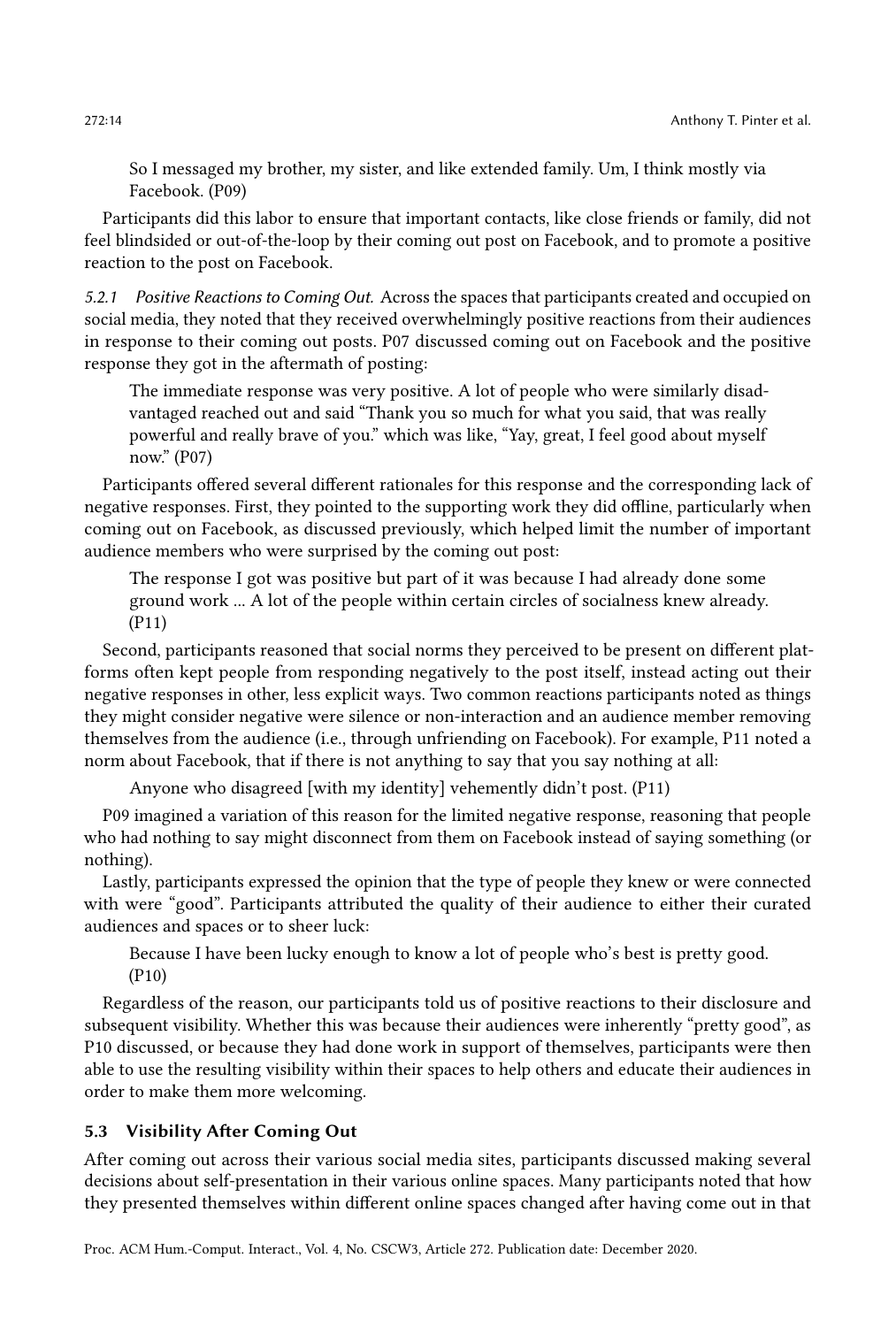space, similar to participants interviewed by Haimson and others described on Facebook [\[30\]](#page-25-3). A common change participants made in their strategies across all platforms was the type of visual representation they used (i.e., a profile picture):

I wanted to present a particular way and I ... knew I wasn't able to do that then. Now I feel much much less self conscious about it so I do and have posted more photos, but it's taken me awhile to get to this place. (P07)

Participants talked about using pictures that were not of themselves, such as inanimate objects, animals, or fictional characters, as their profile pictures before coming out. After coming out, participants often began using pictures of themselves because they felt more comfortable about themselves and their appearance. Other changes in self-presentation included changing profile or bio descriptors to include pointers about their trans identity, or changing the codified gender or sexual identity fields in profiles. Some participants managed their self-presentation to a greater extent, deleting dead name references or scrubbing their accounts of pictures from before they came out:

I definitely look to see what I have posted in the past and stuff. In most case I kept everything that was already out there ... I did delete some of the old pictures. (P13)

However, an equal number of our participants made the conscious decision not to undertake this form of self-presentation management, reasoning that it was inauthentic to delete things from their past:

I wanted to have a log of ... where I was at that point in time and also to be held accountable for the views that I held then. I didn't want to just erase it like it never happened because it did. (P01)

Regardless of the decisions that participants made about their self-presentation strategies and account scrubbing, participants contended with the concept of visibility, and the pros and cons associated with being visible in their online spaces.

5.3.1 Visibility for Educating. Participants often experienced or expected to experience some type of negative interaction in their spaces, regardless of the level of audience curation, as a result of their visibility. For most of our participants, they anticipated this occurring rather than experiencing it firsthand, and discussed what they anticipated experiencing in the future through the lens of stories they had heard from others. The experiences that they discussed experiencing or hearing about anecdotally were generally of harassment or targeted trolling as a result of being visibly trans in an online space.

Even in the face of these very real concerns, our participants still found it worthwhile to be visible online. Participants discussed two positive actions they could accomplish through their visibility  $$ education and reciprocity — which benefited their various audiences and themselves. We use the term "education" to refer to actions participants took to provide information or resources to their general audiences about being trans or about trans-specific or -adjacent issues. Participants noted actively educating others through posting or commenting as a means of making their networks aware of important issues or to help protect the community at large:

I knew that my friends list did not have a lot of exposure to trans people. [I wanted to] show them that, yes we are normal people, we do normal stuff, we have normal dreams in life and such. (P13)

Other participants noted being visible as a means to educate was a passive action, accomplished through posting or blogging without a specific audience in mind: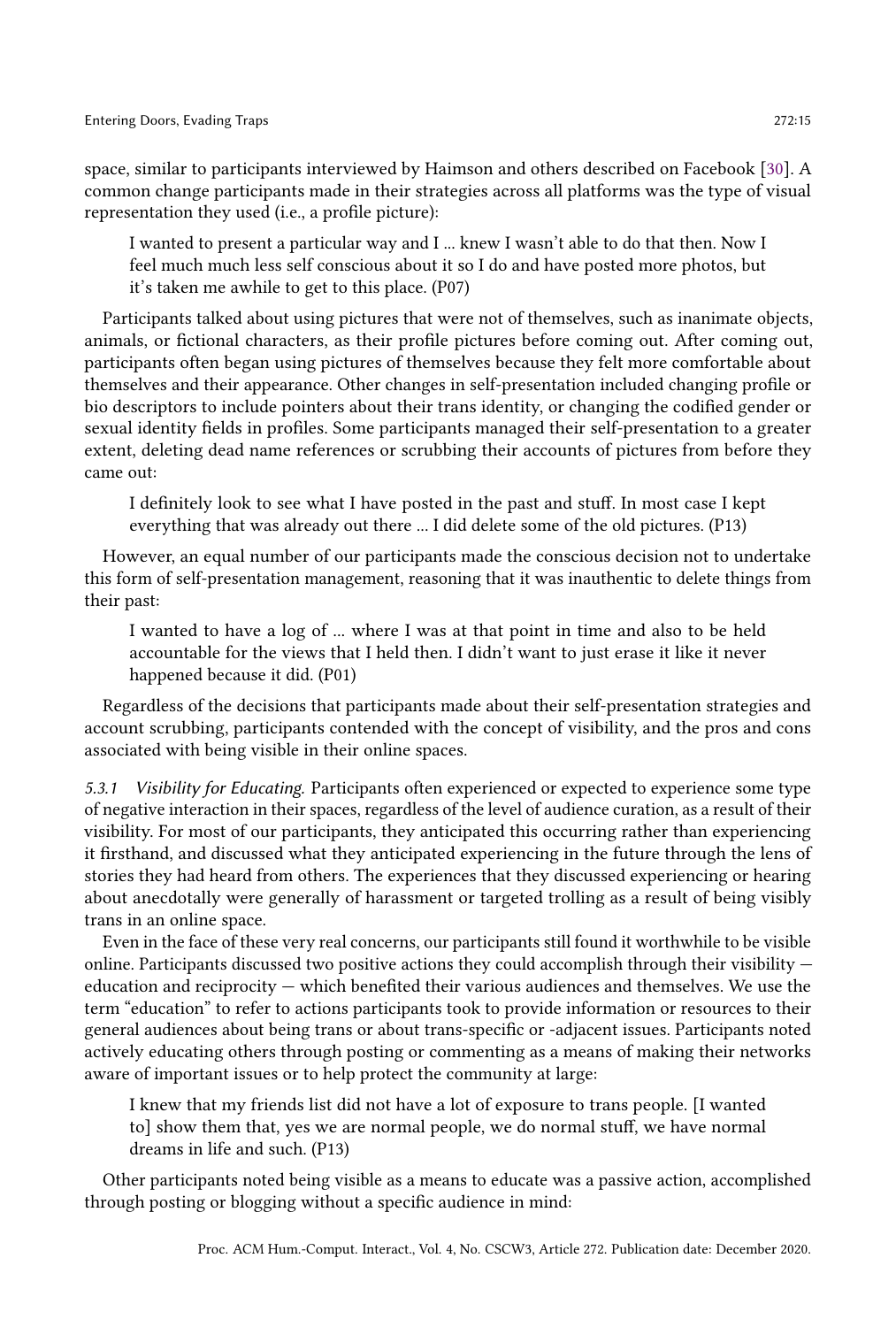I will post about and promote music and comic books primarily by or featuring trans women or trans men. (P07)

Both active and passive educators noted that being visible gave them an amount of power, particularly when being called into conversations that they would be considered experts on (specifically, trans issues). They also noted that visibility was powerful in the wake of the 2016 US Presidential election because they felt empowered to speak directly to their audience about the effects they would experience as a result of Donald Trump's victory in the election. P10 exemplifies this empowerment, describing what they did in the aftermath of the election to educate their audiences about the tangible impacts that Trump's election might have on them:

I was very scared that some kind of wacky executive order might come down that would somehow make it ... harder for me. I wanted to make sure that people who knew me and cared about me ... could understand that was an example of a way that the Trump-Pence administration was not merely annoying but truly frightening. (P10)

5.3.2 Reciprocity. While education was often aimed at cisgender audiences, participants also described undertaking reciprocal actions within the trans community. These included actions that participants were able to take in support of the trans community, such as sharing information or simply being visible and thus a source of strength to others who had not come out yet. Participants discussed feeling an obligation to their community to be visible and provide support. Feelings of obligation came from having received support from others during their coming out process, and so participants wanted to do the same for others who were in their position. Participants either provided support directly or indirectly, but regardless of the method of support, they found it to be a useful thing to do for others in acknowledgment of the support they themselves had received:

I also think has been really nice since then is I had a number of people reach out privately to me and say "Seeing you and photos of you on your Facebook or on your whatever - probably on my Facebook - I wanted to let you know that I am also trans and I'm not out yet but I wanted to reach out and ask for help, ask for advice, for friendship, etcetera." (P07)

In addition to helping their audiences and communities, participants also found these supportive actions both fulfilling and self-affirming. The dual benefit that participants perceived their actions having for both their community and themselves made the risks associated with being visible worthwhile because participants felt they would not be able to undertake these positive actions if they were not visible:

I think a lot of people are trying to provide support for other people. Which in turn, I think, provides us with support for ourselves. They support us, justify their existence, you know? So there's that kind of thing I think is probably most common. (P09)

Participants found that their visibility enabled them to accomplish things that would not have been as effective (or even possible) if they were not visibly trans in their various spaces. However, visibility was not just a pathway to positive outcomes. Visibility also creates the risk of negative reactions from audience members, particularly in larger, less curated spaces such as Facebook. While our participants told us that being visible and providing education and support to others was important to them, they also felt the tensions that this visibility caused regarding their safety. Thus, determining what level of risk was acceptable to them as a result of their visibility was an important part of coming out and being subsequently visible online. In the next section, we discuss participants' forecasting of the risks and potential outcomes that could result from their visibility, and how participants took steps to mitigate those outcomes.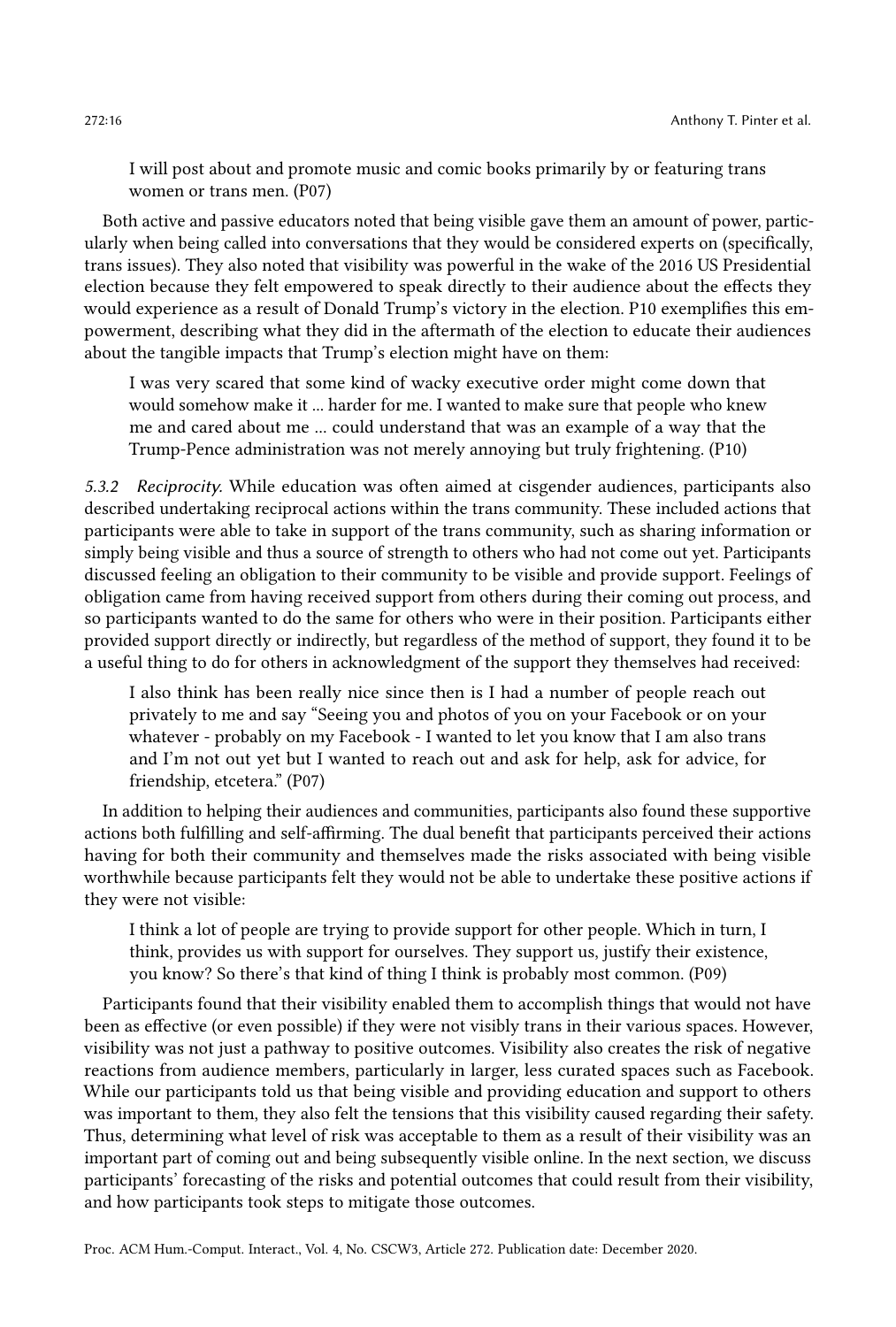## 5.4 Managing the Consequences of Visibility

Our participants, like most trans people, described a process of self-discovery, including a search for support resources and supportive communities. Their process was deeply influenced by their ability to find these resources and communities, resulting in a sense of obligation to "pay it forward" to those traveling the same path behind them. The desire to support trans people as well as be a source of education about trans experience to non-trans friends and family, resulted in a tension between the need to manage the risks associated with their visibility and the desire to be visible as a resource to others. The result was a custom set of heuristics and practices that each participant used to manage their visibility.

These practices included managing their audience through a variety of tools included design features such as severing the connection with someone (e.g., unfriending on Facebook), hiding their content (e.g., unfollowing on Instagram), or blocking them entirely. However, participants frequently waited to implement these actions until a critical threshold of offensiveness that varied by participant had been crossed. They instead developed internal curation metrics for who should or should not be in their audience. For example, P08 utilized a "three strikes, you're out" rule to determine when to use platform features to manage their relationship with an audience member:

I'll usually just turn off the notifications for that post and I won't see it again for that particular post ... Like one of my childhood best friends at the time ... [said] a lot of things I didn't agree with and I was actually slightly uncomfortable as a trans person. I just blocked all of her notifications. (P08)

These internal metrics, and how they became enacted through platform features, varied greatly by participants. While P08 unfollowed the problematic individual, P15 made their policy explicit to their audience, and blocked people accordingly:

I used to, like, have a very public blocking policy: "If I block you this doesn't mean I don't like you. It just means I don't want to see your posts." (P15)

For our participants, these internal metrics of safety and how participants externalized them were ways of balancing the tension they felt as a result of their visibility. While immediately blocking someone might protect one from future risks associated with that other person (as P15 did), it also meant that they would no longer have the opportunity to be a source of information or education to that person. In P11's case, being unfriended by someone meant they would not be able to help educate that person anymore:

I definitely had a conversation before I was out where someone unfriended me because they didn't want to have another uninformed discussion with me. (P11)

Similarly, leaving a platform would result in one's visibility within that platform disappearing, which effectively would reduce the risk of negative reactions to zero, as P03 discussed in reference to their close family members whom they had in their audiences in most online spaces, leading to the decision to create a Finsta with a tightly curated audience:

I was like, wait that sounds so nice to like not feel super stifled with what youâĂŹre gonna post... and like, I love them and like respect them but like I wouldn't want them to see everything that's going on in my life. (P03)

However, leaving a platform would simultaneously prevent one from being able to act reciprocally towards others or educate their broader audience on that platform.

Thus, we see our participants thinking carefully about how to best protect themselves in the event that they had a negative experience with some segment of their audience, while still maintaining access to the spaces that are important to them, as prior work has shown that online spaces are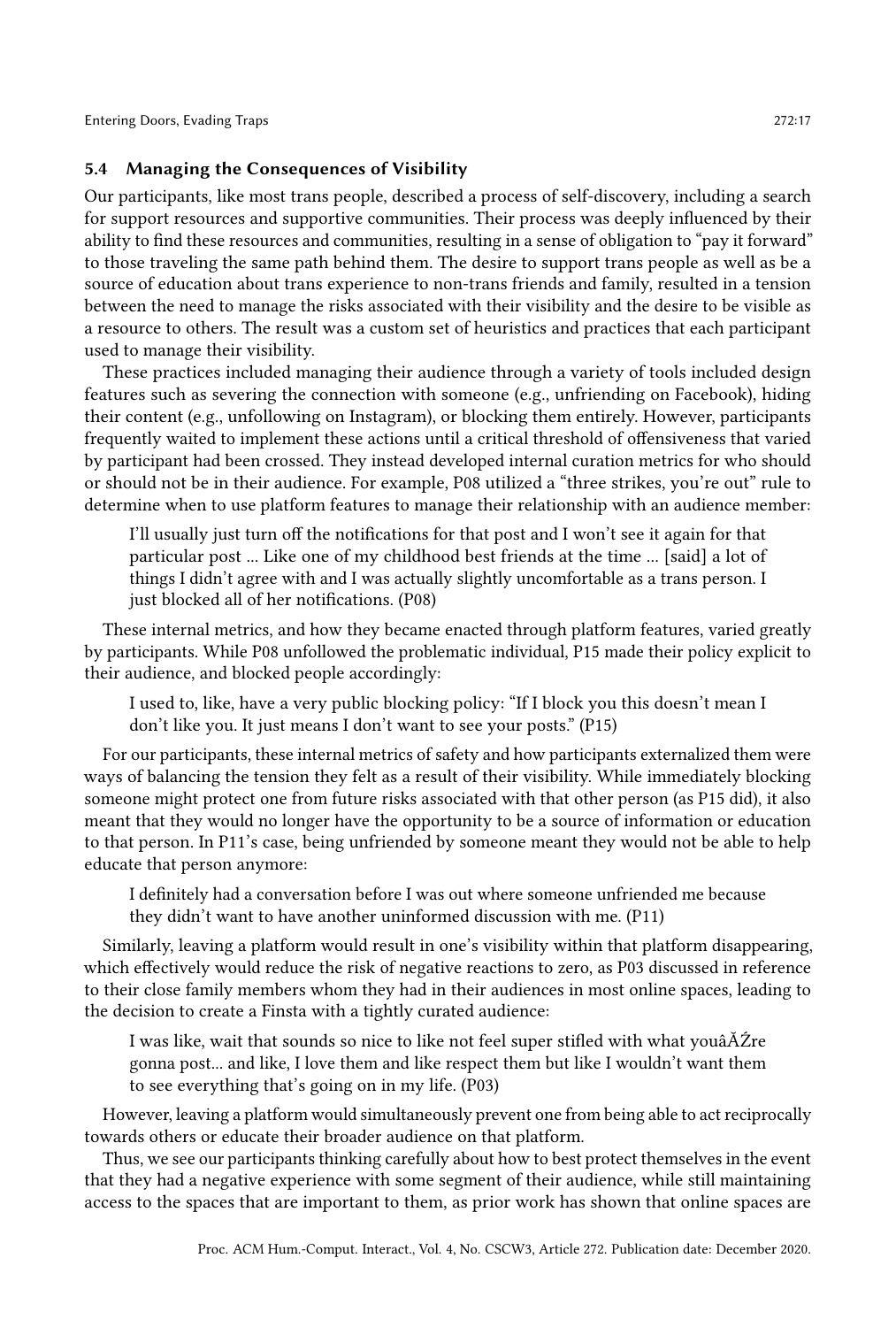important to LGBTQ+ (e.g., [\[24\]](#page-24-8)) and specifically trans people as they come to their identity and come out (e.g., [\[21,](#page-24-9) [22\]](#page-24-19)).

Participants also noted that when they were forced to use audience management tools in reaction to another's behavior, they kept those actions confined to the space in which the offense had occurred. In other words, if an audience member was being offensive in Facebook, participants would unfriend that individual on Facebook but not in other online spaces such as their Instagram(s) or Tumblr(s).

Interestingly, when participants took actions to distance themselves or reduce the visibility they had to another user, those actions were typically limited to the specific space in which infractions had occurred. This illustrates an interesting double standard when it comes to audience management: While specific people might be in several different audiences across one's social media ecology, management actions (e.g., unfriending, unfollowing or blocking, among others) taken against an individual were constrained to a single space; in short, audiences could cross between spaces, but audience management remained a space-specific behavior. While it was unclear during our analysis whether participants performed this partial form of audience management intentionally or not, we suspect that the most likely explanation is that people modify their relationship to specific people when and where they encounter specific offenses. However, a consequence of the partial management is that connections that persists elsewhere allowed participants to continue to be a visible resource for education to others and a peer for other trans people.

Our participants' experiences highlight a desire to provide as much benefit to their audiences and spaces, even when that created risks for them individually. Platforms had technical features that enable participants to make spaces safer for them or even prevent negative reactions entirely (for example, through leaving a space or platform altogether). However, our participants told us that they often waited until they absolutely had to take action against someone in their spaces. The consequences of those actions (such as unfriending, blocking, or leaving a space) would impact their ability to act reciprocally, greatly outweighing any personal considerations that participants had for their own safety.

Next, we discuss these findings through the theoretical lens of doors, traps, and trapdoors, and use this discussion to offer implications and suggestions for the design of social media sites.

#### 6 DISCUSSION

Our participants made decisions about where to come out and be visible online according to the types of audiences and spaces they had created across their social media ecosystems. They used these spaces not only to further their goals and receive social support but also to provide support and education to others. Our participants used audience and content management tools across their social media presence to craft positive experiences for themselves and others. However, their experiences demonstrate a duality that visibility creates in these online spaces — as both sites of support and of struggle.

In this section, we analyze our participants' experiences through the lens of doors, traps, and trapdoors. We note where our participants' align with the original conceptualization offered by Gossett et al., also extending the theory to be applicable to experiences on social media. Building off of this analysis, we then offer implications for the theory and design before closing with suggestions for future work.

## 6.1 Doors

Doors are the exterior representation of a community. Imagine an individual is searching for a transgender support group or for resources related to being trans. As the individual considers which group to join, they can glimpse its community norms by reading its group-specific rules.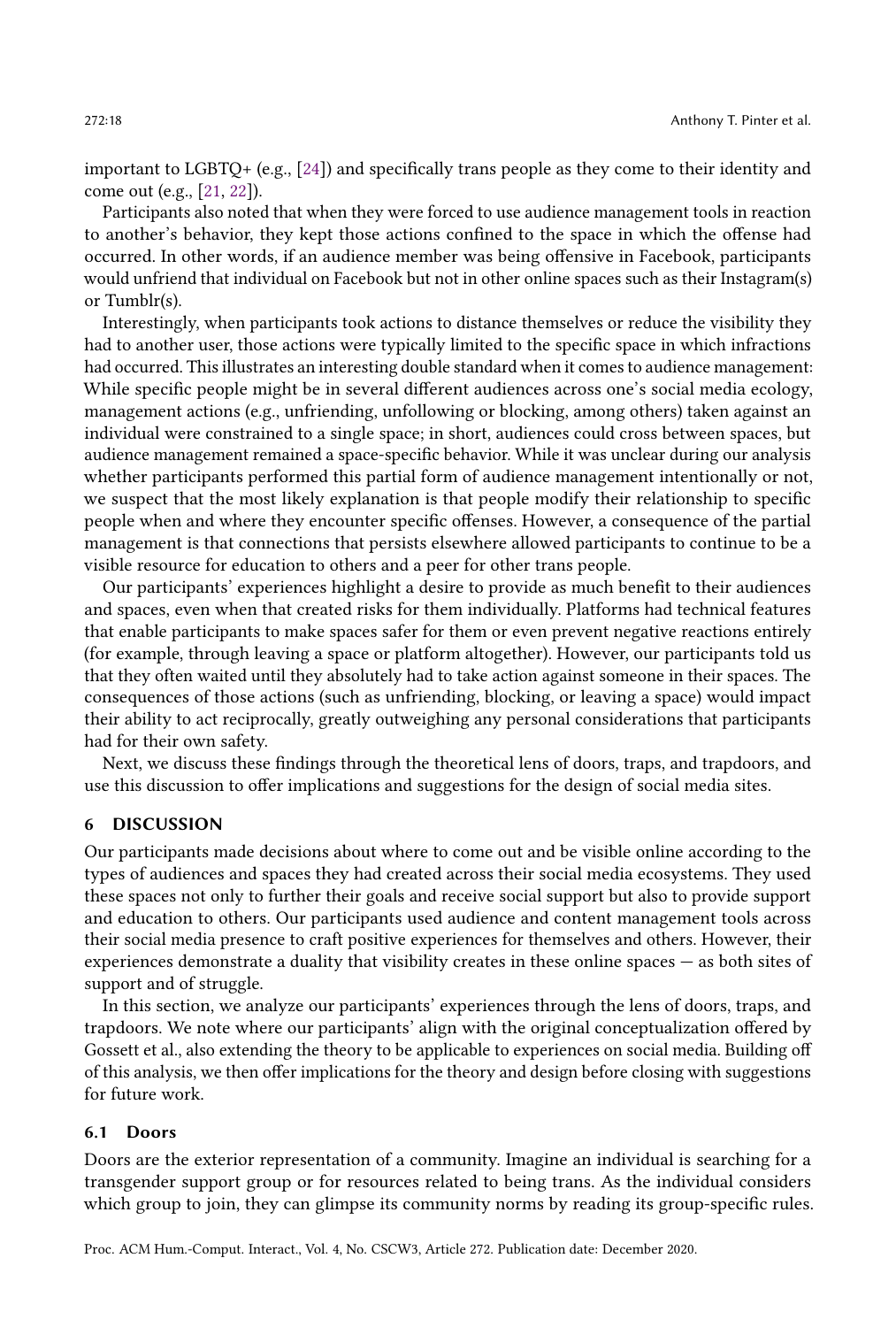Perhaps the topic of the group and its community rules suggest it is a group that is inclusive of their trans identity, so they decide to join or lurk [\[12\]](#page-24-20) in order to gain access to resources. They have now stepped through the door of a new community space, and so become visible to that community (albeit to different degrees depending on their participation in the group).

The doors our participants entered occurred in many different places online, such as joining new groups in social media, adding new connections, or coming out to existing audiences. In articulating what doors existed, they simultaneously described why they decided to step through some and not others. In all cases, being visible was an important requirement for receiving support. For example, recall P07's discussion of coming out and then receiving support through positive messages and interactions with people. Support like this creates positive health outcomes similar to those observed in other work [\[30\]](#page-25-3). In other words, to receive support from a space required our participants to enter doors and become visible.

The decisions of our participants to pass through doors was typically only the first step. Their visibility empowered them to affect positive change in their online spaces (see Section 5.3). Acts of service included reciprocal support to others and educating people in their audiences, such as how P13 helped others by posting information, resources, or news about trans issues. In using visibility to find support and subsequently to educate others, we see participants moving through the third stage of Cavalcante's unlearning framework and helping others "shed their thick shell of misconception" around what being trans is or looks like [\[9\]](#page-24-4).

When participants provide support and education to others, they do more than pass through doors and become visible; they actively construct and reinforce the doors through which they passed. Once they have passed through a door, participants turned around and attempted to not only make the door accessible for peers but also alter the door by educating their audiences. If doors carry the risk of becoming traps that either force people to conform or be ostracized, then acts of service such as posts about trans issues may serve to widen or change that door to be more inclusive for others or create trapdoors to new spaces that could be more accepting.

Being able to act in the service of others was often an active consideration when considering a door and the visibility the door would create. Participants described receiving similar help while they came to their identity, and so felt that being a person of support or an educator was an important part of passing through the door and becoming visible. Yet being visible often led to experiences with traps when participants did not fit the normative expectations of their audiences within a specific space. In the next section, we discuss these traps and how they manifested in our participants' online spaces.

#### 6.2 Traps

Doors are originally posited by Gossett et al. as being shared across society, in that once they are opened they cannot be closed again even if they end up being a trap for some. When considering the experience of individuals online, however, doors and traps are more fluid and individualized. Traps reveal themselves when groups are, or become, less inclusive than an individual initially imagined. Perhaps the group, while appearing supportive of all trans experiences, ends up privileging binary gender norms at the expense of non-binary experiences. Or similarly, a group that stresses the importance of medical interventions such as gender affirmation surgery may become a less supportive space for someone uninterested in these. Perhaps the individual's identity evolved beyond a specific group, and they no longer feel like part of the community. This group has effectively become a trap.

It may be technically possible to close a door or remove that  $trap$  — one could delete the account that has placed them into a visible position. But this was viewed as a nuclear, last-ditch effort by our participants. Accordingly, an important part of adding a new platform to one's social media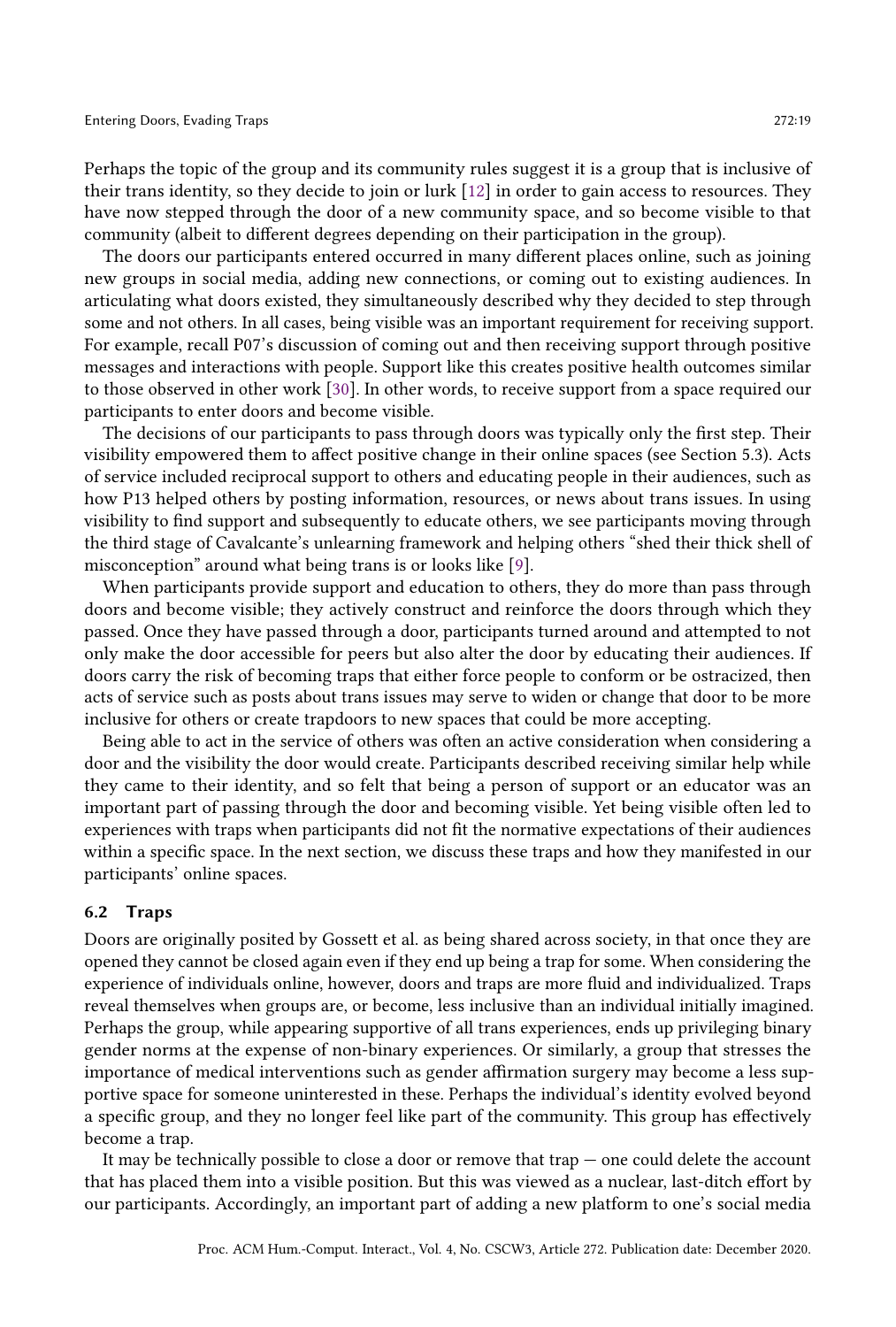ecology is evaluating what could be a trap within a new space in an attempt to avoid these traps. For our participants, the consideration of what might be a trap was synonymous with considering who their specific audience in that space would be, and what that audience's expectations would be. When deciding whether or not to engage with a door to become visible on or within a certain platform, participants considered the possibility of the door being a trap and the ramifications that would follow if they engaged with the door/trap. For some participants, these considerations were directly related to their trans identity. As an example, P12 discussed not using Reddit because they felt that it was not a safe space to be visibly trans. P12 had evaluated Reddit a possible door, but one that would likely end up being a trap for them — they did not feel like they fit in with what they imagined the average user in that space to be.

However, concerns over traps were not limited to concerns about trans visibility. Our participants told us about a variety of factors that could contribute to a space becoming a trap (see Section 5.1.1). For example, P12 also chose not to use Snapchat because they felt they were too old to engage with the generalized audience of that specific platform. Here, they evaluated a space as being a trap for them because of something other than their trans identity.

Participants made these types of decisions across all of the social media platforms they used, echoing findings in prior work [\[66\]](#page-26-12). Adding a new platform to one's ecosystem might upset a carefully constructed visibility, leading to negative experiences, a loss of safe spaces, or an inability to help others. In other words, one might fall into a trap.

Factors that our participants considered in deciding whether or not to be on a site were not static in nature. Instead, they described a constant evaluation as platforms were added or removed from their social media ecology and as connections to people were added or removed on various platforms. The result was online doors and traps that were equally dynamic. Not only could one remove themselves from an unsafe space, but they were also given tools that enabled them to control who was in the audience within a specific space through technical features such as unfriending, unfollowing, and blocking. Thus, the doors that participants passed through, and the visibility that resulted, were more personalized and safer.

It is clear from our participants' experiences that traps exist just as readily online as they do offline. What differs, however, is the forms they take. Because doors — and the spaces and audiences beyond them — are unique to each individual's social media presence, the ways that traps manifest are similarly unique. Likewise, how individuals mitigate or circumvent these traps are also unique — but can collectively be understood as trapdoors.

#### 6.3 Trapdoors

For Gossett et al. [\[25\]](#page-24-1), trapdoors offer an alternative to existing doors and traps. They present opportunities to go somewhere else. Gossett et al. ultimately use trapdoors as a rhetorical device a reframing of doors and traps to offer the possibility of a different way, a different reality, and a call to dream of what they acknowledge might be impossible: a way out. Yet in extending Gossett et al.'s work to social computing, we contend that trapdoors can tangibly exist in online spaces. We see trapdoors in the workarounds that people deploy and the features that technologists might build.

Our participants had not had any significant negative experiences as a result of their visibility online. However, the perception that they would someday was pervasive. Our participants described practices to reconstruct spaces in order to mitigate the chances of or to cope with falling into traps. In other words, they were laying the groundwork for trapdoors to new spaces that offered opportunities to escape from these forecasted negative experiences, if and when they occurred.

In the experiences our participants told us about, we see them building trapdoors in two ways: (1) through interpersonal actions, and (2) by utilizing the technical features and affordances of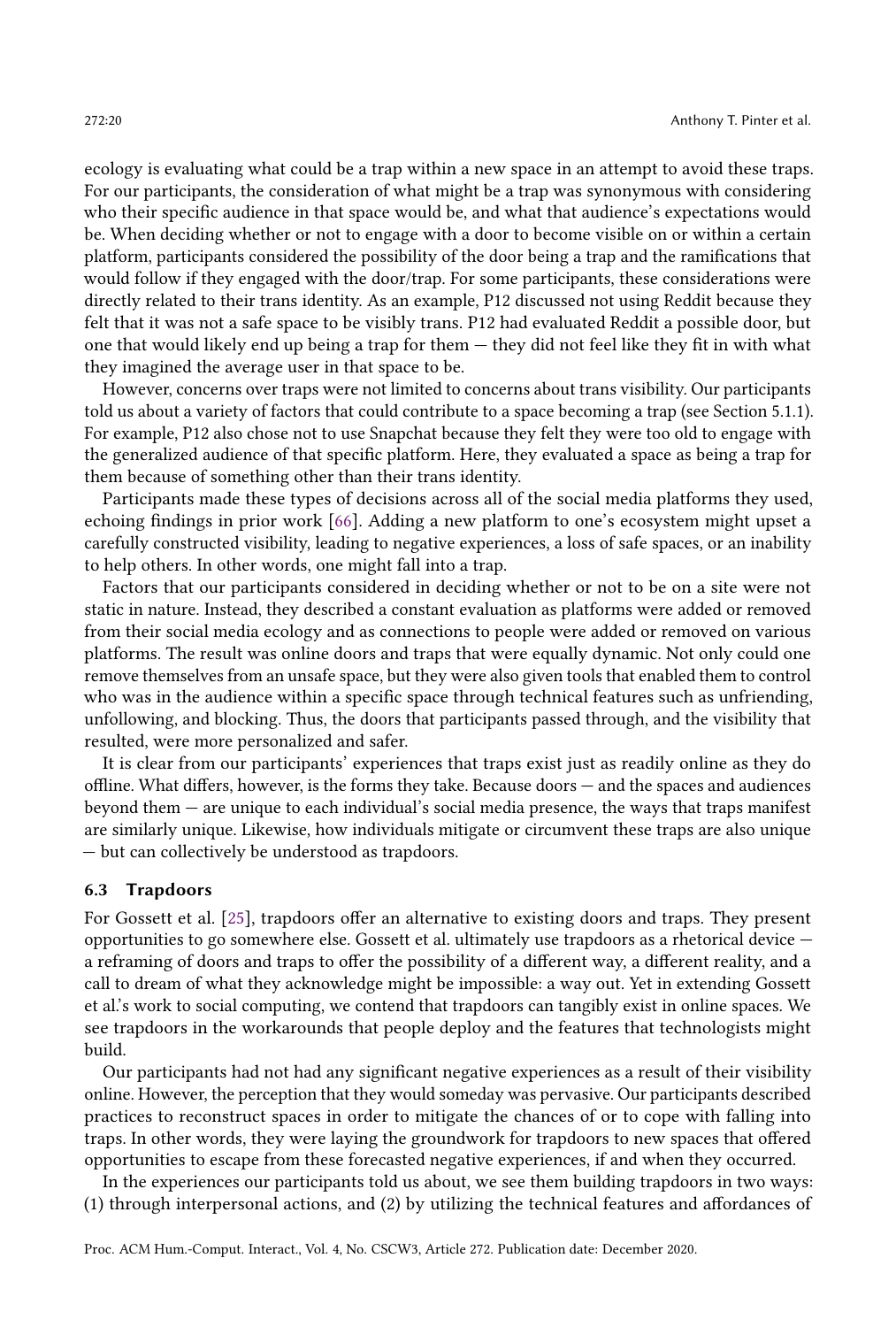specific platforms. Interpersonal actions frequently took the form of coming out to trusted others, like parents, prior to larger more-public disclosures (e.g., a coming out post on Facebook).

As reported in section 5.2, people came out to trusted individuals or smaller groups of people before coming out more widely because they expressed these relationships were deeper, imbued with more shared history and trust. These smaller disclosures could occur online or in-person. Regardless, coming out to these trusted few also allowed them to support the person when that individual came out in larger, more public settings, like when coming out to an entire Facebook network. For example, disclosing to parents individually, instead of as part of a larger disclosure, can be important for acknowledging the importance of the relationship, but also for more practical reasons like continuing to have a safe place to sleep.

Thus, participants came out in smaller spaces, where the audiences of those spaces were very close or influential individuals, before making larger, public disclosures. Recall, for example, P09's experience coming out to family members individually through private message or in-person disclosures before making a larger, public coming out post on Facebook. Close, privileged disclosures such as P09's were not limited only to family. Allowing other audience members to see that the person who is coming out has the public support of others could contribute to the creation of online spaces that would ultimately be safe for the person coming out  $-$  thus creating trapdoors into spaces that are less likely to be traps.

The second type of interpersonal action that our participants discussed focused not on themselves, but on their audiences. They described efforts focused on educating others about trans-related issues or experiences with the goal of increasing awareness and making spaces safer for others and possibly themselves. Educating others constitutes another way of creating trapdoors to escape traps. Education actions can create trapdoors within existing communities by convincing the audience of that space to be more welcoming and supportive. Education actions can also create trapdoors by alerting others of a new space that is potentially more welcoming than the one they are currently in (e.g., a post might include a pointer to a community that would otherwise be unknown to that audience member).

Regardless of what form they took, reciprocal actions were important in acknowledging the support one had received from others while coming out and "paying it forward" by attempting to support others as they came out. Interpersonal actions were performed by an individualin interaction with their audiences. In contrast, technical labor involved using system affordances unfriending, blocking, or audience management like filtering. As examples, we previously discussed P10's use of unfriending on Facebook or P03's use of a highly private Instagram (a Finsta) to limit their audience were both common practices across our participants.

We saw the use of technical features to manage audiences and curate safe spaces as mitigating traps that already existed and constructing trapdoors to spaces that were not yet known to be (or not be) traps. When considering a space that may lead to negative experiences (a trap), participants made use of technical features to construct trapdoors in order to avoid falling into these traps. For example, when faced with a family member on Facebook who is bigoted towards the LGBTQ community, it could be ineffective to attempt socially motivated actions such as those discussed above  $-$  it is unlikely they would be effective. It would also be a social faux pas to sever the connection on Facebook with the family member through features such as unfriending or blocking. Instead, one might use a feature such as filtering lists to ensure that family member only sees content that they would deem uncontroversial, thus circumventing the specific kind of trap that this family member might present while still being present in the space and maintaining social capital with the social network of people that surround the relationship with that family member.

Conversely, participants also used technical features to construct doors that would avoid becoming traps for them (as discussed in section 5.4). These types of technical actions made use of tools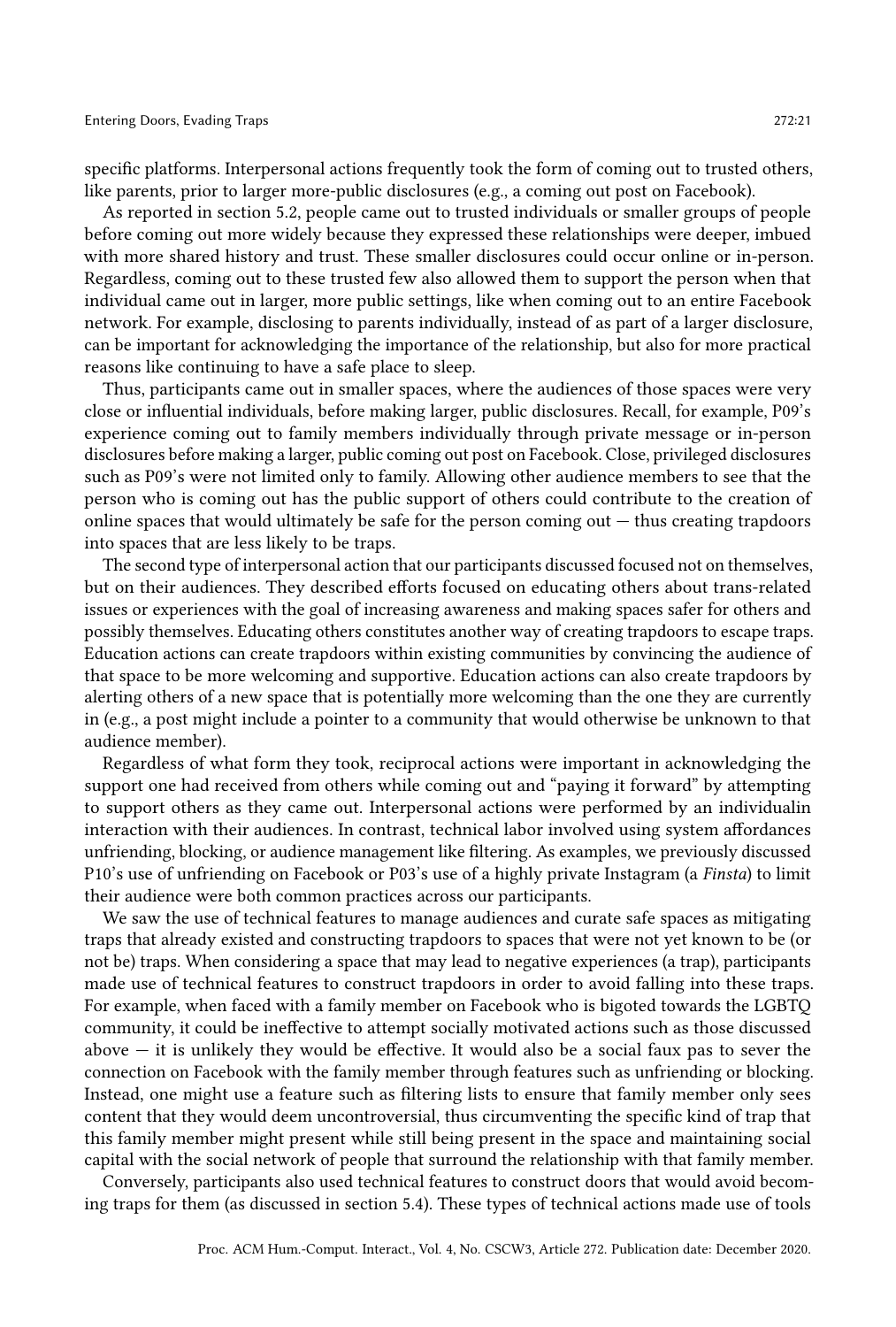and features focused on preserving user privacy and giving the user control over their audience composition. For example, P03's creation of a Finsta made use of the private account feature on Instagram — the content on their Finsta could only be seen by someone if P03 allowed them to see it (by accepting their follow request) and therefore P03 kept the audience small and avoided the trap that a larger Instagram audience could be. Through the use of this feature, P03 constructed a space where they could be certain of who was following them and seeing their content. The level of control over their audience that the feature gave P03 allowed them to post without fear of experiencing a negative audience reaction to a post, making the Finsta a safe trapdoor through which they could enact their lived identity without the possibility of stigma. Returning to the example of a bigoted family member, the use of technical features like in P03's case created a space that a bigoted family member simply would not have access to, like locking a door and only giving the key to certain trusted connections.

With socially based actions, like targeted coming outs, and actions that made use of technical features such as filter lists or privacy settings, we found participants describing actions that served as the reconstruction of doors and the creation of trapdoors to spaces that would ultimately serve as positive spaces to inhabit and interact with audiences that would be supportive. No matter how they decided to construct these spaces, we observed participants thinking carefully about who the audience was or would be, and tailoring their decisions about what practices to use according to those perceptions, and as a result building trapdoors into spaces that seemed safer.

#### 6.4 Implications for Design

The design of social media platforms is inevitably one of constructing doors and traps. While they may be unavoidable sides of the same coin, we see opportunities for platform designers to engage with this metaphor when designing for online communities for whom visibility is a central concern. In this section, building on the analysis of our interview data, we discuss the opportunities we see with this metaphor at both a conceptual and practical level. Practically, it gives them an opportunity to actively work towards remedying these inequities when they occur through the design of features that offer alternatives to places where those inequities do not exist, nor may ever exist. Conceptually, the lens offers designers the chance to acknowledge the inherent inequities that inevitably become part of their systems, even when designers create with the best of intentions.

Practically, we would encourage designers to carefully consider what could become traps within their systems before those traps have the chance to ensnare people. While anticipating specific traps might be an exercise in speculation, across our data we saw the importance of agency within online platforms, as when our participants discussed using features to enact implicit rules as part of managing their audiences. Through this lens we also see ways that supporting reappropriation can enable people to create trapdoors within these designs, thereby promoting inclusivity by allowing users to adapt the designs to their unique needs.

Alternatively, designers could instead playfully turn to the physical metaphor offered by doors, traps, and trapdoors. Both Gossett et al.'s original conceptualization and our extension of doors fail to account for locks that control when doors open and how they open. Here, we see two possibilities that might offer potential avenues for design.

First, there are scenarios in which visibility cannot be rescinded, even online. For example, our participants often came out last on Facebook, because it represented their largest number of offline connections. In this case, one probably can not pass back through the door (for example, by deleting the entire account). Indeed, our participants took great care in deciding where and when to come out online. The care they took suggests that some doors are not as easily traversed as others. Gossett et al. helps us see that some visibilities cannot be undone, no matter what we design. Thus, designers should consider how to help mitigate the consequences of coming out in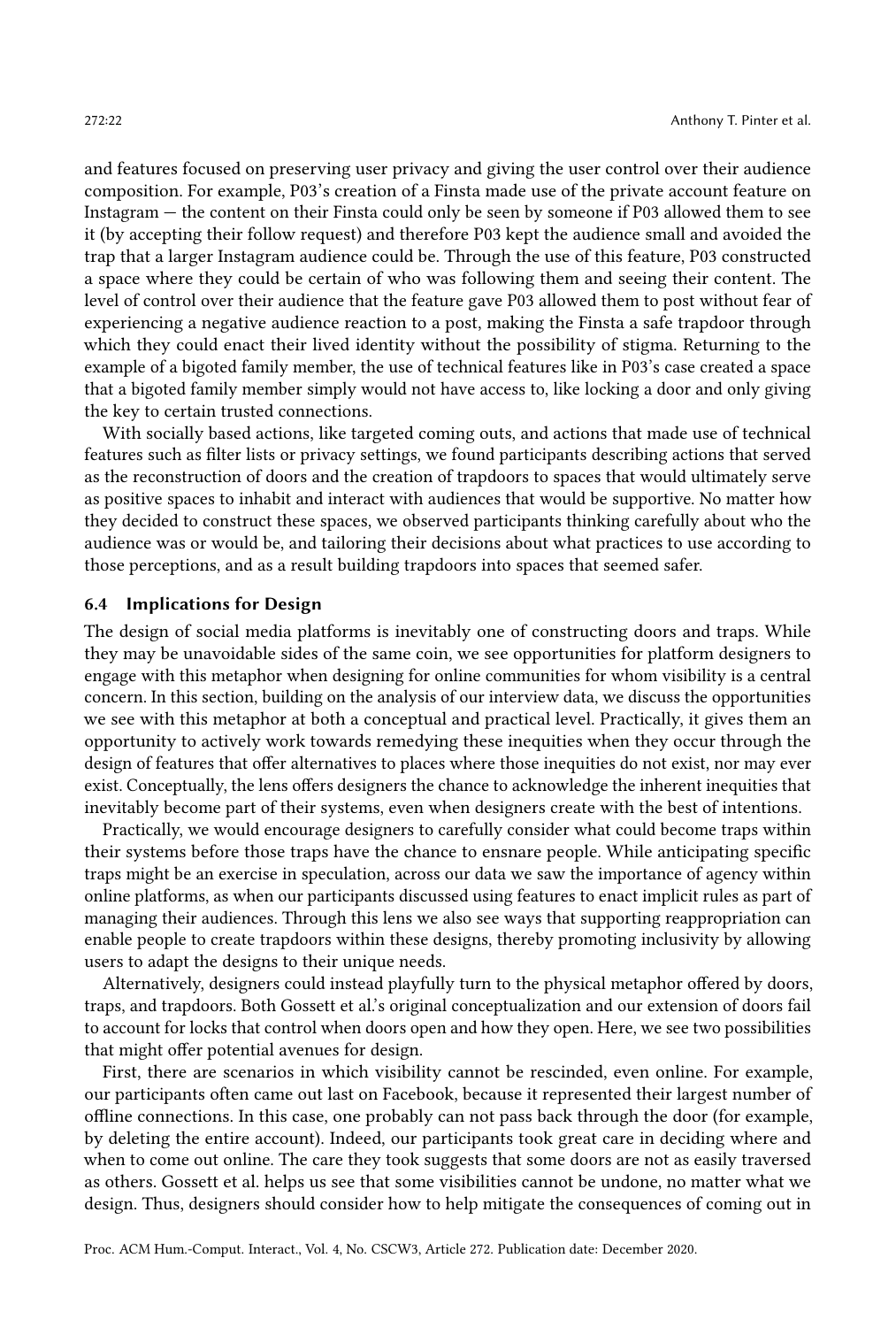a space where that visibility cannot be rescinded — spaces where the door locks behind you. For example, designers could explore features that enable individuals to more easily segment their audiences based on relational or geographic closeness. In situations where it may be unsafe to be visibly out to individuals that you see on a daily basis, providing more granular filtering controls like these could help individuals avoid inadvertently disclosing their identity to individuals who will not be supportive or where repercussions may extend into offline spaces.

Second, a door may be locked from the onset. Locked doors can happen when one feels that they share the identity and experiences of a community, but the community itself will not allow them to join. In a platform like Facebook where groups can require individuals to answer questions or be approved by moderators/admins (or both), one may not be allowed to join a community's group or page. For example, one might appear "too feminine" based on profile photos to be allowed to join an FTM group on Facebook. To remedy this, designers could instead offer suggestions for other groups or pages to join in the wake of a rejected application to join a group. Not only would this act as another form of a trapdoor, but indeed it could be the key to joining the original group someone in the recommended group might be able to help in the process of joining the original group.

Despite how productive these suggestions may be, it is important to acknowledge that this lens highlights a challenge for designers that arises due to the nature of doors and traps. While identifying problems and proposing design solutions is a foundational cornerstone of our field, Gossett et al. would argue that the issues created when doors become traps are not ever completely solvable. We are inclined to agree. It is impossible to design an online system that, even as it provides access to some, is not at some point also a trap for others. Nevertheless, even as we acknowledge the impossibility of solving every trap, it is incumbent on designers to continue to strive towards that impossibility. Just as Bassichis, Lee, and Spade argue that "impossibility may very well be our only possibility" for trans and non-binary justice [\[3\]](#page-23-3), we argue that impossibility is the only possibility for designers of online systems as well. To strive for anything less would be unconscionable given the experiences of the individuals using these systems.

#### 6.5 Future Work

The work of designers does not stop at the suggestions in the previous section. As made clear, the issues posed by doors and traps as it relates to visibility are not solvable. To motivate future work, in this section we offer several possible avenues for researchers to explore to further extend the work presented in this paper.

First, future work should further consider experiences of direct harm and their relationship to the doors and traps that visibility presents. Our participants noted that they did not have many experiences of direct harm (i.e., actualized stigma). In this sense, they felt fortunate. However, future work should address this limitation of our participants' experiences and study how visibility can lead to direct harm. This is particularly important for people with multiple marginalized identities – for example, the experiences of a more diverse group of participants will likely contain more instances of direct harm.

Second, future work may find it fruitful to consider the connections between critical lenses such as Gossett et al.'s approach to visibility and feminist and intersectional approaches that have been productively adopted in the CSCW community (e.g., [\[23,](#page-24-21) [65\]](#page-26-17). Gossett et al. are explicit in their claim that doors can move society forward, but they do so by privileging some and presenting traps for others. Connecting this perspective to, for example, as intersectional analyses could highlight the nuanced ways that doors and opportunities presented to a community are differently experienced by members of those communities.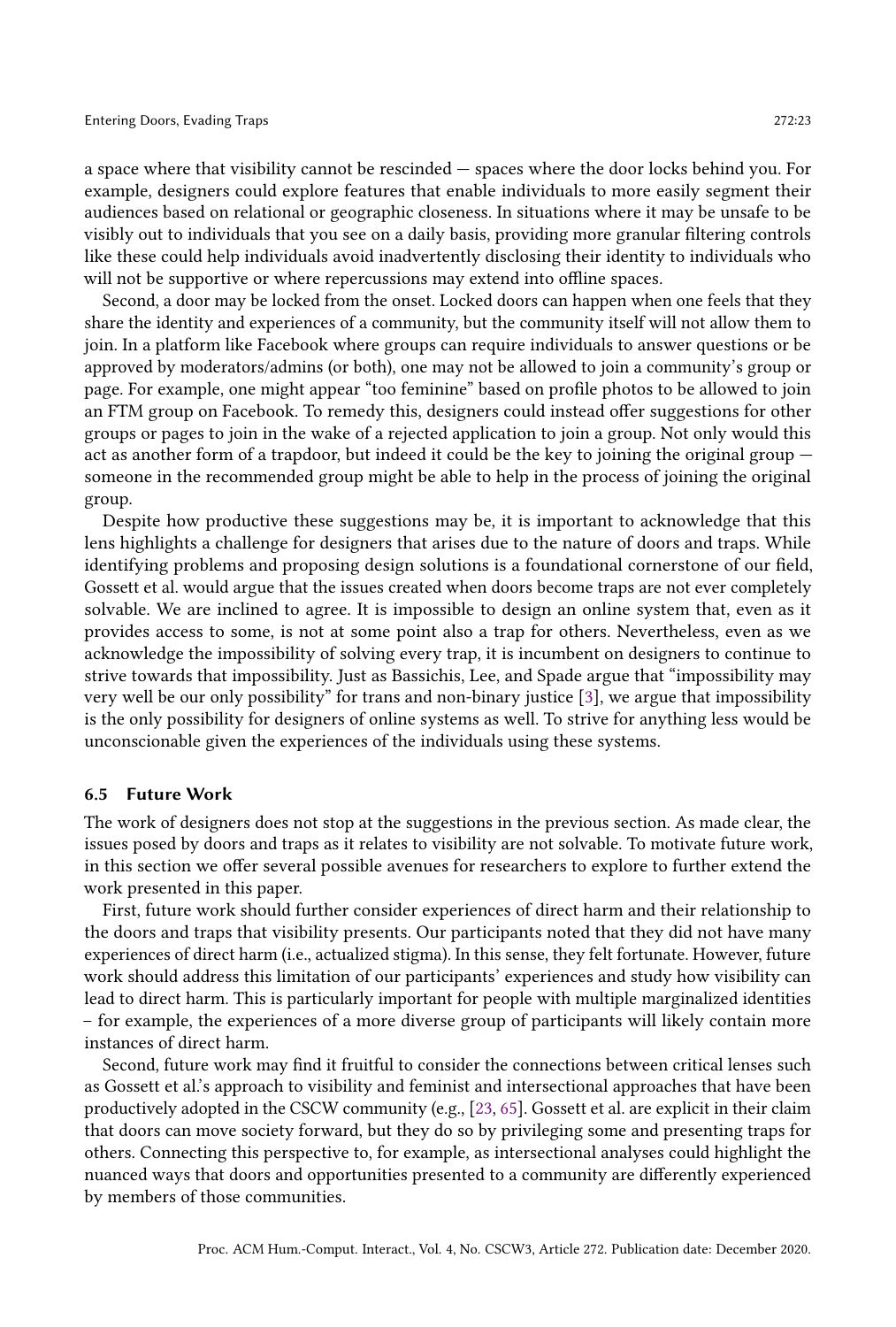Finally, we see clear opportunities for future work to further extend the metaphor of doors, traps, and trapdoors within and to other online spaces. Everyday, online people evaluate and try on a space before adopting it – effectively evaluating a door before entering, as if using a window to view the space beyond. We are left wondering, however, what they are unable to see. What are the unexpected consequences of what is left opaque? Particularly when stepping through a door presents risks, future research should further consider how to let people see the spaces they are entering, including the traps that may lay in wait.

# 7 CONCLUSION

In this paper, we investigated the experiences trans social media users had while coming out across their social media ecologies. We found that users make careful decisions about how and when to come out and be visible online and often make these decisions in support of goals around finding community support and information. Turning to the conceptual lens of doors, traps, and trapdoors originally posited by Gossett et al., we saw users carefully considering what doors to pass through, dealing with traps as they arose, and creating trapdoors to new spaces and possibilities as a means of evading traps. The work presented here highlights that while we can design solutions for specific traps, these solutions will inevitably create more doors and more traps for people to fall into. Thus, this work contributes an understanding that instead of focusing our efforts on finding an end-all-be-all solution to the problems of visibility, we should instead focus on designing ways for people to more quickly recognize traps and find ways of mitigating or evading them through trapdoors. While we may never create a fully inclusive space online, we can design our systems to encourage people to engage with the spaces contained within and provide them with the tools to find new, more supportive spaces when the spaces they previously inhabited online fail to adequately give them what they need.

# ACKNOWLEDGMENTS

The authors would like to thank Brianna Dym, Madelyn Zander, and Emmanuel David for their suggestions which helped improve this paper, as well as our anonymous reviewers across all versions of this paper. This project would not have been possible without Rachael Robinson and Kayden Adams, who assisted during data collection. Finally, we would be remiss if we did not thank our participants, without which this research would not exist – thank you for sharing your stories with us, and allowing us to learn about your experiences.

This work was supported by the University of Colorado Boulder's Beverly Sears Small Grant Program and Undergraduate Research Opportunities Program (UROP).

#### REFERENCES

- <span id="page-23-1"></span>[1] Nazanin Andalibi and Andrea Forte. 2018. Announcing Pregnancy Loss on Facebook: A Decision-Making Framework for Stigmatized Disclosures on Identified Social Network Sites. In Proceedings of the 2018 CHI Conference on Human Factors in Computing Systems (CHI '18). Association for Computing Machinery, New York, NY, USA, 1–14. [https:](https://doi.org/10.1145/3173574.3173732) [//doi.org/10.1145/3173574.3173732](https://doi.org/10.1145/3173574.3173732)
- <span id="page-23-2"></span>[2] Nazanin Andalibi, Oliver L. Haimson, Munmun De Choudhury, and Andrea Forte. 2016. Understanding Social Media Disclosures of Sexual Abuse Through the Lenses of Support Seeking and Anonymity. In Proceedings of the 2016 CHI Conference on Human Factors in Computing Systems (CHI '16). Association for Computing Machinery, New York, NY, USA, 3906–3918. <https://doi.org/10.1145/2858036.2858096>
- <span id="page-23-3"></span>[3] Morgan Bassichis, Alexander Lee, and Dean Spade. 2011. Building an abolitionist trans and queer movement with everything we've got. In Captive genders: Trans embodiment and the prison industrial complex, Eric A. Stanley and Nat Smith (Eds.). AK Press, Oakland, CA, 15–40.
- <span id="page-23-0"></span>[4] Ron Becker. 1998. Prime-time television in the gay nineties: Network television, quality audiences, and gay politics. Velvet Light Trap 42 (1998), 36–48.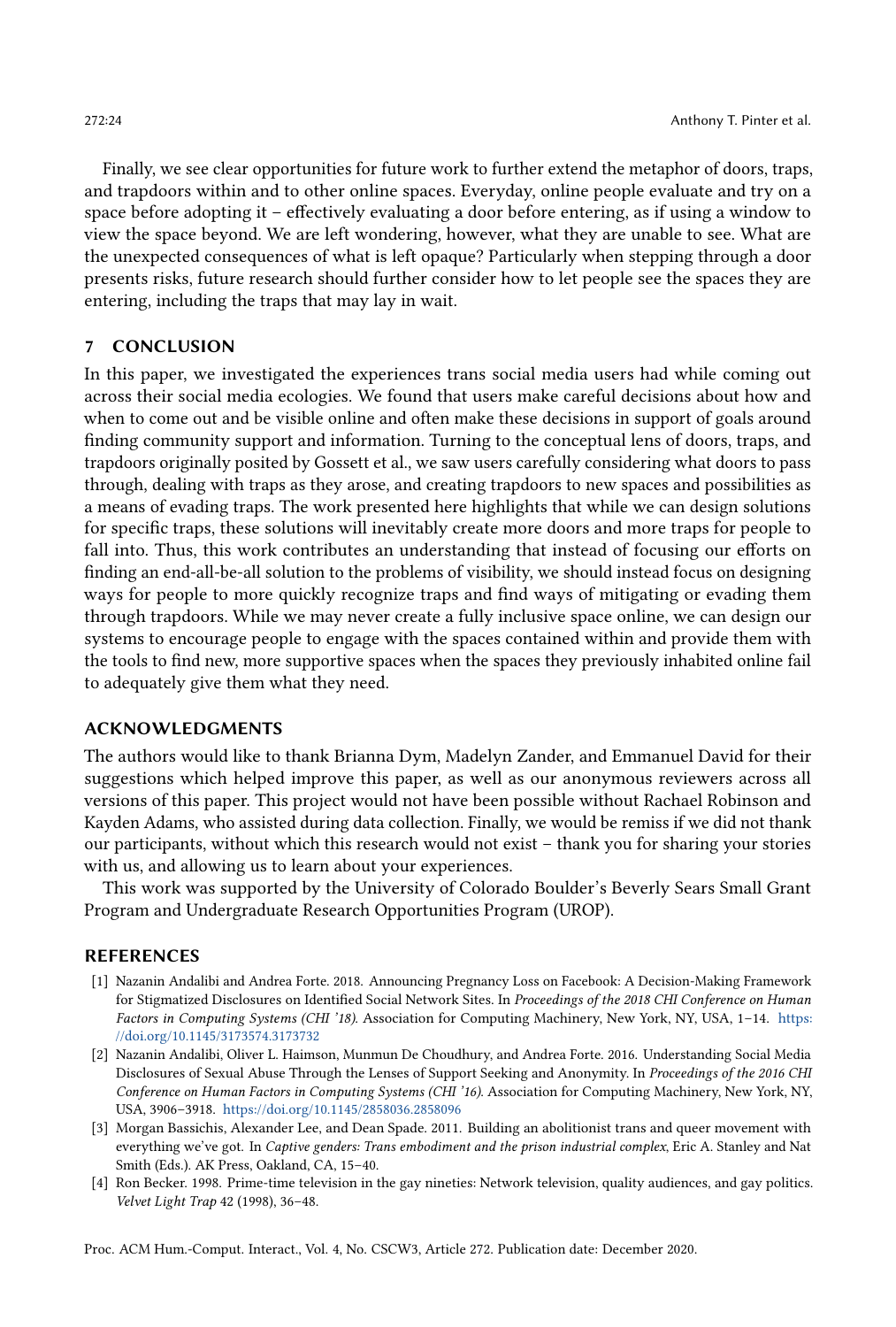- <span id="page-24-3"></span>[5] Walter O Bockting, Michael H Miner, Rebecca E Swinburne Romine, Autumn Hamilton, and Eli Coleman. 2013. Stigma, mental health, and resilience in an online sample of the US transgender population. American journal of public health 103, 5 (2013), 943–951.
- <span id="page-24-17"></span>[6] Virginia Braun and Victoria Clarke. 2006. Using thematic analysis in psychology. Qualitative research in psychology 3, 2 (2006), 77–101.
- <span id="page-24-10"></span>[7] Jed R. Brubaker, Jofish Kaye, Sarita Schoenebeck, and Janet Vertesi. 2016. Visibility in Digital Space: Controlling Personal Information Online. In Proceedings of the 19th ACM Conference on Computer Supported Cooperative Work and Social Computing Companion (CSCW '16 Companion). Association for Computing Machinery, New York, NY, USA, 184–187. <https://doi.org/10.1145/2818052.2893359>
- <span id="page-24-2"></span>[8] Matthew Carrasco and Andruid Kerne. 2018. Queer Visibility: Supporting LGBT+ Selective Visibility on Social Media. In Proceedings of the 2018 CHI Conference on Human Factors in Computing Systems (CHI '18). Association for Computing Machinery, New York, NY, USA, 1–12. <https://doi.org/10.1145/3173574.3173824>
- <span id="page-24-4"></span>[9] Andre Cavalcante. 2018. Struggling for Ordinary: Media and Transgender Belonging in Everyday Life. New York University Press, New York.
- <span id="page-24-0"></span>[10] Shelley L. Craig and Lauren McInroy. 2014. You Can Form a Part of Yourself Online: The Influence of New Media on Identity Development and Coming Out for LGBTQ Youth. Journal of Gay and Lesbian Mental Health 18, 1 (2014), 95–109. <https://doi.org/10.1080/19359705.2013.777007> arXiv[:arXiv:1011.1669v3](https://arxiv.org/abs/arXiv:1011.1669v3)
- <span id="page-24-7"></span>[11] Shelley L Craig and Lauren McInroy. 2014. You can form a part of yourself online: The influence of new media on identity development and coming out for LGBTQ youth. Journal of Gay & Lesbian Mental Health 18, 1 (2014), 95-109.
- <span id="page-24-20"></span>[12] Kate Crawford. 2011. Listening, not lurking: The neglected form of participation. In Cultures of Participation, H. Grief, L. Hjorth, and A. Lasen (Eds.). Peter Lang, New York, NY, 63–74.
- <span id="page-24-6"></span>[13] Helana Darwin. 2020. Challenging the cisgender/transgender binary: Nonbinary people and the transgender label. Gender & Society 34, 3 (2020), 357–380.
- <span id="page-24-13"></span>[14] Jenny L Davis and James B Chouinard. 2016. Theorizing affordances: From request to refuse. Bulletin of Science, Technology & Society 36, 4 (2016), 241–248.
- <span id="page-24-11"></span>[15] Jenny L Davis and Nathan Jurgenson. 2014. Context collapse: Theorizing context collusions and collisions. Information, communication & society 17, 4 (2014), 476–485.
- <span id="page-24-12"></span>[16] Michael A. DeVito, Jeremy Birnholtz, and Jeffery T. Hancock. 2017. Platforms, People, and Perception: Using Affordances to Understand Self-Presentation on Social Media. In Proceedings of the 2017 ACM Conference on Computer Supported Cooperative Work and Social Computing (CSCW '17). Association for Computing Machinery, New York, NY, USA, 740–754. <https://doi.org/10.1145/2998181.2998192>
- <span id="page-24-16"></span>[17] Michael A. DeVito, Ashley Marie Walker, and Jeremy Birnholtz. 2018. 'Too Gay for Facebook': Presenting LGBTQ+ Identity Throughout the Personal Social Media Ecosystem. Proc. ACM Hum.-Comput. Interact. 2, CSCW, Article 44 (Nov. 2018), 23 pages. <https://doi.org/10.1145/3274313>
- <span id="page-24-15"></span>[18] Brooke Erin Duffy and Ngai Keung Chan. 2019. "You never really know who's lookin": Imagined surveillance across social media platforms. New Media & Society 21, 1 (2019), 119–138.
- <span id="page-24-14"></span>[19] Brooke Erin Duffy, Urszula Pruchniewska, and Leah Scolere. 2017. Platform-Specific Self-Branding: Imagined Affordances of the Social Media Ecology. In Proceedings of the 8th International Conference on Social Media & Society (SMSociety17). Association for Computing Machinery, New York, NY, USA, Article 5, 9 pages. [https:](https://doi.org/10.1145/3097286.3097291) [//doi.org/10.1145/3097286.3097291](https://doi.org/10.1145/3097286.3097291)
- <span id="page-24-18"></span>[20] Stefanie Duguay. 2016. âĂIJHe has a way gayer Facebook than I doâĂİ: Investigating sexual identity disclosure and context collapse on a social networking site. New Media & Society 18, 6 (2016), 891–907.
- <span id="page-24-9"></span>[21] Chana Etengoff. 2019. Transvlogs: online communication tools for transformative agency and development. Mind, Culture, and Activity 26, 2 (2019), 138–155.
- <span id="page-24-19"></span>[22] Julia R. Fernandez and Jeremy Birnholtz. 2019. "I Don't Want Them to Not Know": Investigating Decisions to Disclose Transgender Identity on Dating Platforms. Proc. ACM Hum.-Comput. Interact. 3, CSCW, Article 226 (Nov. 2019), 21 pages. <https://doi.org/10.1145/3359328>
- <span id="page-24-21"></span>[23] Casey Fiesler, Shannon Morrison, and Amy S. Bruckman. 2016. An Archive of Their Own: A Case Study of Feminist HCI and Values in Design. In Proceedings of the 2016 CHI Conference on Human Factors in Computing Systems (CHI '16). Association for Computing Machinery, New York, NY, USA, 2574âĂŞ–2585. <https://doi.org/10.1145/2858036.2858409>
- <span id="page-24-8"></span>[24] Jesse Fox and Rachel Ralston. 2016. Queer identity online: Informal learning and teaching experiences of LGBTQ individuals on social media. Computers in Human Behavior 65 (2016), 635–642. <https://doi.org/10.1016/j.chb.2016.06.009>
- <span id="page-24-1"></span>[25] Reina Gossett, Eric A. Stanley, and Johanna Burton. 2017. Trap Door: Trans Cultural Production and the Politics of Visibility. MIT Press, Cambridge, MA.
- <span id="page-24-5"></span>[26] Jaime M. Grant, Lisa A. Mottet, Justin Tanis, Jack Harrison, Jody L. Herman, and Mara Keisling. 2011. Injustice at Every Turn: A Report of the National Transgender Discrimination Survey. Washington National Center for Transgender Equality and National Gay and Lesbian Task Force 25 (2011), 228. [https://doi.org/10.1016/S0016-7878\(90\)80026-2](https://doi.org/10.1016/S0016-7878(90)80026-2)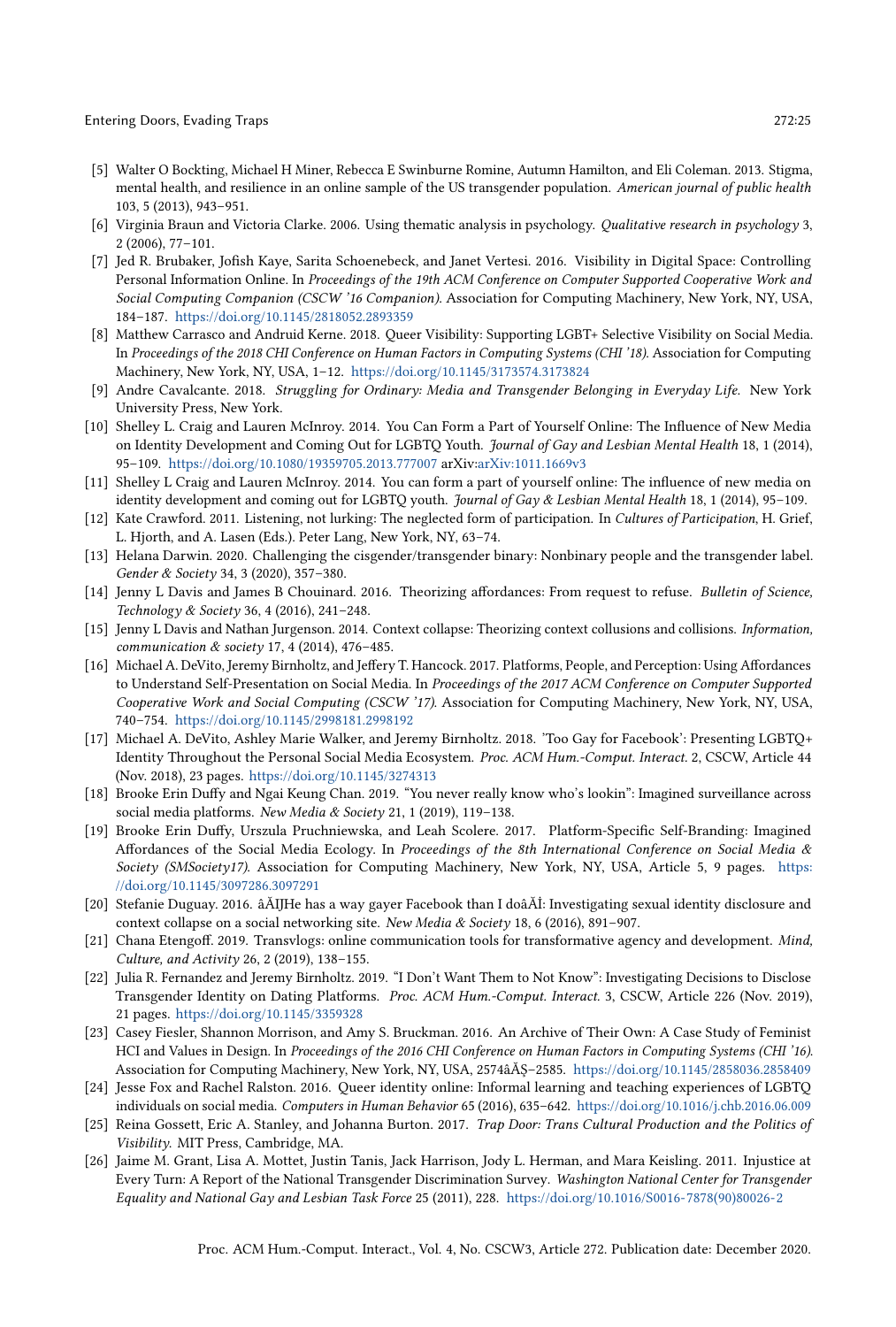- <span id="page-25-15"></span>[27] Mary L. Gray. 2009. Negotiating identities/queering desires: Coming out online and the remediation of the comingout story. Journal of Computer-Mediated Communication 14, 4 (2009), 1162-1189. [https://doi.org/10.1111/j.1083-](https://doi.org/10.1111/j.1083-6101.2009.01485.x) [6101.2009.01485.x](https://doi.org/10.1111/j.1083-6101.2009.01485.x)
- <span id="page-25-2"></span>[28] Oliver Haimson. 2018. Social Media as Social Transition Machinery. Proceedings of the ACM on Human-Computer Interaction 2, CSCW (2018), 1–21. <https://doi.org/10.1145/3274332>
- <span id="page-25-22"></span>[29] Oliver Lee Haimson. 2018. The Social Complexities of Transgender Identity Disclosure on Social Media. Ph.D. Dissertation. UC Irvine.
- <span id="page-25-3"></span>[30] Oliver L. Haimson, Jed R. Brubaker, Lynn Dombrowski, and Gillian R. Hayes. 2015. Disclosure, Stress, and Support During Gender Transition on Facebook. In Proceedings of the 18th ACM Conference on Computer Supported Cooperative Work & Social Computing (CSCW '15). Association for Computing Machinery, New York, NY, USA, 1176-1190. [https:](https://doi.org/10.1145/2675133.2675152) [//doi.org/10.1145/2675133.2675152](https://doi.org/10.1145/2675133.2675152)
- <span id="page-25-14"></span>[31] Foad Hamidi, Morgan Klaus Scheuerman, and Stacy M. Branham. 2018. Gender Recognition or Gender Reductionism? The Social Implications of Embedded Gender Recognition Systems. In Proceedings of the 2018 CHI Conference on Human Factors in Computing Systems (CHI '18). Association for Computing Machinery, New York, NY, USA, 1–13. <https://doi.org/10.1145/3173574.3173582>
- <span id="page-25-5"></span>[32] C Lee Harrington. 2003. Homosexuality on all my children: Transforming the daytime landscape. Journal of Broadcasting & Electronic Media 47, 2 (2003), 216–235.
- <span id="page-25-20"></span>[33] Blake Hawkins and Jack Giesking. 2017. Seeking ways to our transgender bodies, by ourselves: Rationalizing transgender-specific health information behaviors. Proceedings of the Association for Information Science and Technology 54, 1 (2017), 702–704. <https://doi.org/10.1002/pra2.2017.14505401122>
- <span id="page-25-12"></span>[34] L Hillier, C Kurdas, and P Horsley. 2001. It's just easier: The Internet as a safety–net for same sex attracted young people. Australian Research Centre in Sex, Health, and Society, La Trobe University, Melbourne, Commonwealth Department of Health & Aged Care. (2001).
- <span id="page-25-13"></span>[35] Sarah J Jackson, Moya Bailey, and Brooke Foucault Welles. 2018. # GirlsLikeUs: Trans advocacy and community building online. New Media & Society 20, 5 (2018), 1868–1888.
- <span id="page-25-7"></span>[36] Stephanie Julia Kapusta. 2016. Misgendering and Its Moral Contestability. Hypatia 31, 3 (Aug 2016), 502–519. <https://doi.org/10.1111/hypa.12259>
- <span id="page-25-6"></span>[37] Shanna K. Kattari, Darren L. Whitfield, N. Eugene Walls, Lisa Langenderfer-Magruder, and Daniel Ramos. 2016. Policing Gender Through Housing and Employment Discrimination: Comparison of Discrimination Experiences of Transgender and Cisgender LGBQ Individuals. Journal of the Society for Social Work and Research 7, 3 (Sep 2016), 427–447. <https://doi.org/10.1086/686920>
- <span id="page-25-9"></span>[38] Liza Khan. 2011. Transgender Health at the Crossroads: Legal Norms, Insurance Markets, and the Threat of Healthcare Reform. Yale Journal of Health Policy, Law & Ethics 11, c (2011), 375–418. [https://heinonline.org/HOL/Page?handle=](https://heinonline.org/HOL/Page?handle=hein.journals/yjhple11) [hein.journals/yjhple11](https://heinonline.org/HOL/Page?handle=hein.journals/yjhple11)
- <span id="page-25-11"></span>[39] Sam Killermann. 2012. What Does the Asterisk in 'Trans\*' Stand for? And Why Should I Use It? (2012).
- <span id="page-25-10"></span>[40] M Levasseur. 2014. Gender identity defines sex: Updating the law to reflect modern medical science is key to transgender rights. Vt. L. Rev. 39 (2014), 943.
- <span id="page-25-17"></span>[41] Eden Litt. 2012. Knock, knock. Who's there? The imagined audience. Journal of broadcasting & electronic media 56, 3 (2012), 330–345.
- <span id="page-25-18"></span>[42] Eden Litt and Eszter Hargittai. 2016. The imagined audience on social network sites. Social Media+ Society 2, 1 (2016), 1–12.
- <span id="page-25-19"></span>[43] Eden Litt and Eszter Hargittai. 2016. "Just Cast the Net, and Hopefully the Right Fish Swim into It": Audience Management on Social Network Sites. In Proceedings of the 19th ACM Conference on Computer-Supported Cooperative Work & Social Computing (CSCW '16). Association for Computing Machinery, New York, NY, USA, 1488-1500. [https:](https://doi.org/10.1145/2818048.2819933) [//doi.org/10.1145/2818048.2819933](https://doi.org/10.1145/2818048.2819933)
- <span id="page-25-0"></span>[44] Leanna Lucero. 2017. Safe spaces in online places: Social media and LGBTQ youth. Multicultural Education Review 9, 2 (2017), 117–128.
- <span id="page-25-1"></span>[45] Alice E Marwick and Danah Boyd. 2011. I tweet honestly, I tweet passionately: Twitter users, context collapse, and the imagined audience. New media & society 13, 1 (2011), 114–133.
- <span id="page-25-8"></span>[46] Kevin A. McLemore. 2015. Experiences with Misgendering: Identity Misclassification of Transgender Spectrum Individuals. Self and Identity 14, 1 (Jan 2015), 51–74. <https://doi.org/10.1080/15298868.2014.950691>
- <span id="page-25-21"></span>[47] Bharat Mehra and Donna Braquet. 2011. Progressive LGBTQ reference: Coming out in the 21st century. Reference services review 39, 3 (2011), 401–422.
- <span id="page-25-4"></span>[48] Joanne Meyerowitz. 2002. How Sex Changed: A History of Transsexuality in the United States. Harvard University Press, Cambridge, MA.
- <span id="page-25-16"></span>[49] Brian S. Mustanski, Robert Garofalo, and Erin M. Emerson. 2010. Mental health disorders, psychological distress, and suicidality in a diverse sample of lesbian, gay, bisexual, and transgender youths. American Journal of Public Health 100,

Proc. ACM Hum.-Comput. Interact., Vol. 4, No. CSCW3, Article 272. Publication date: December 2020.